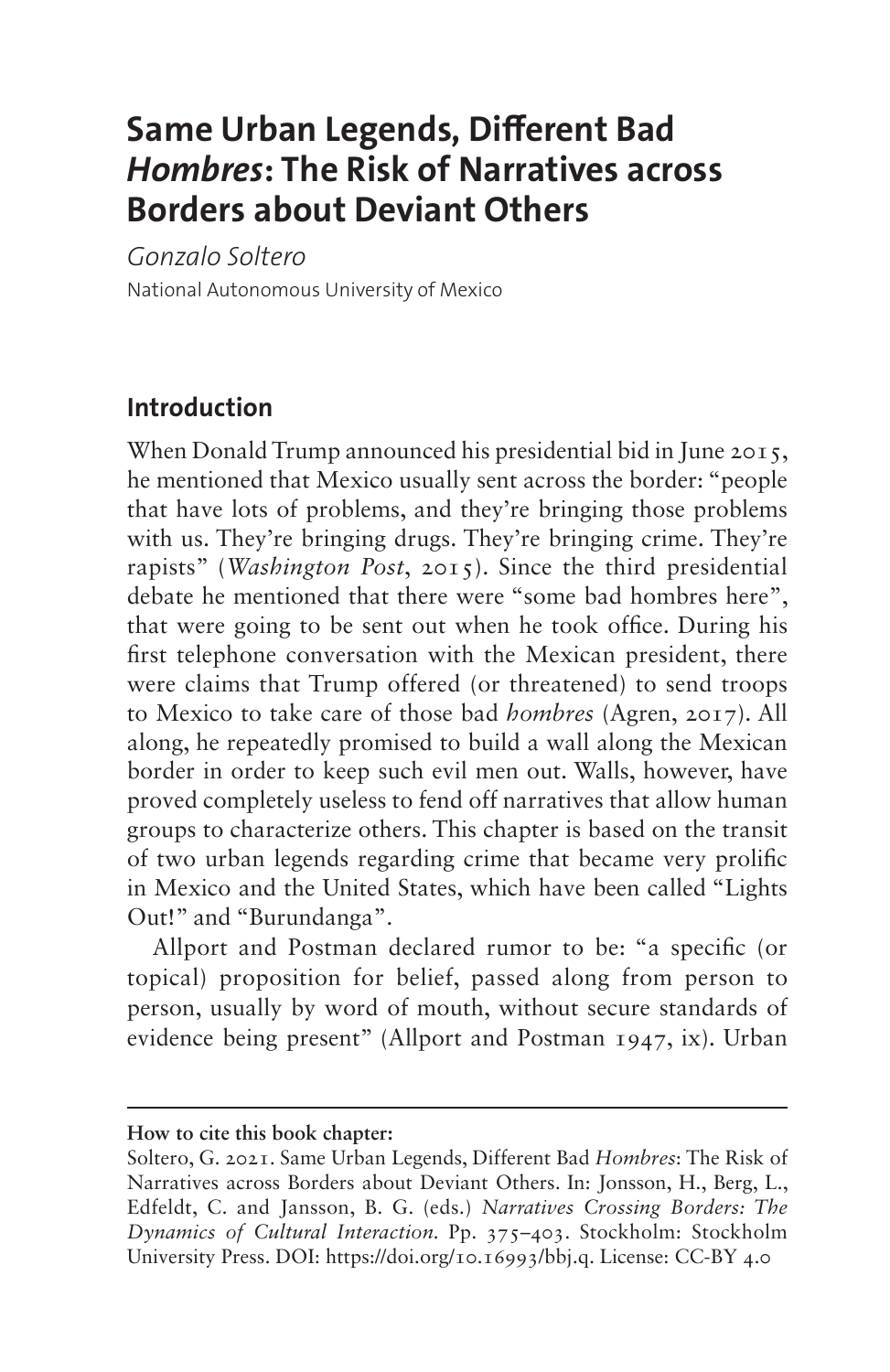(or contemporary) legend is a closely related term that usually refers to a more elaborate narrative, surprising and frequently shocking. These narratives pretend to be news about the immediate environment of senders and recipients, express an urgent social problem that needs attention and attempt control over ambiguous situations (Ellis 1990, 2–3). Brunvand declares that these apocryphal stories told as true concern alleged recent events, which usually happened to a "friend of a friend" (1981, p. xi; 1996, p. 730). Such social closeness is useful for understanding their process of transmission, by which they construct verisimilitude: when the events portrayed in these tales happen to 'a friend of a friend', or somebody equally close, they establish an arm's length reliability upon the source of the story that usually belongs to the same group.

Fine and Ellis assert that the limits between these terms are so porous that: "it is impossible to maintain a clear distinction between rumor and legend" (p. 5), therefore, they will be used as partial synonyms. These short and fictive stories that pretend to be true have been examined by a number of perspectives and disciplines, such as folklore studies (e. g. Brunvand 1981, 1995, 2000, 2001. Dégh and Vázsonyi, 1983. Dundes, 1980, 1991. Ellis 1983, 2001), psychology (e. g. Knapp, 1944. Allport and Postman, 1947)) and sociology (e.g. Best, 1999. Donovan, 2004. Fine, 1992. Morin, 1970).

Rumors and urban legends can be very telling cultural phenomena when analyzing the social processes that give them existence and the meaning they convey. Their content, context and the way they spread can help to assess how the members of a society perceive reality and what they think about other groups. Furthermore, these narratives inform world visions which can alter reality: rumors influence how people from all levels of society think and react, individually and collectively. Fine and Ellis conclude that: "As the rumor process moves toward forming agendas of actions intended to protect a culture against a potential threat, it contributes to political decisions that, for better or worse, can lead to long-lasting social consequences" (p. 204). Donald Trump's claims and proposals for policy above present the same prejudices contained in the transmission of the urban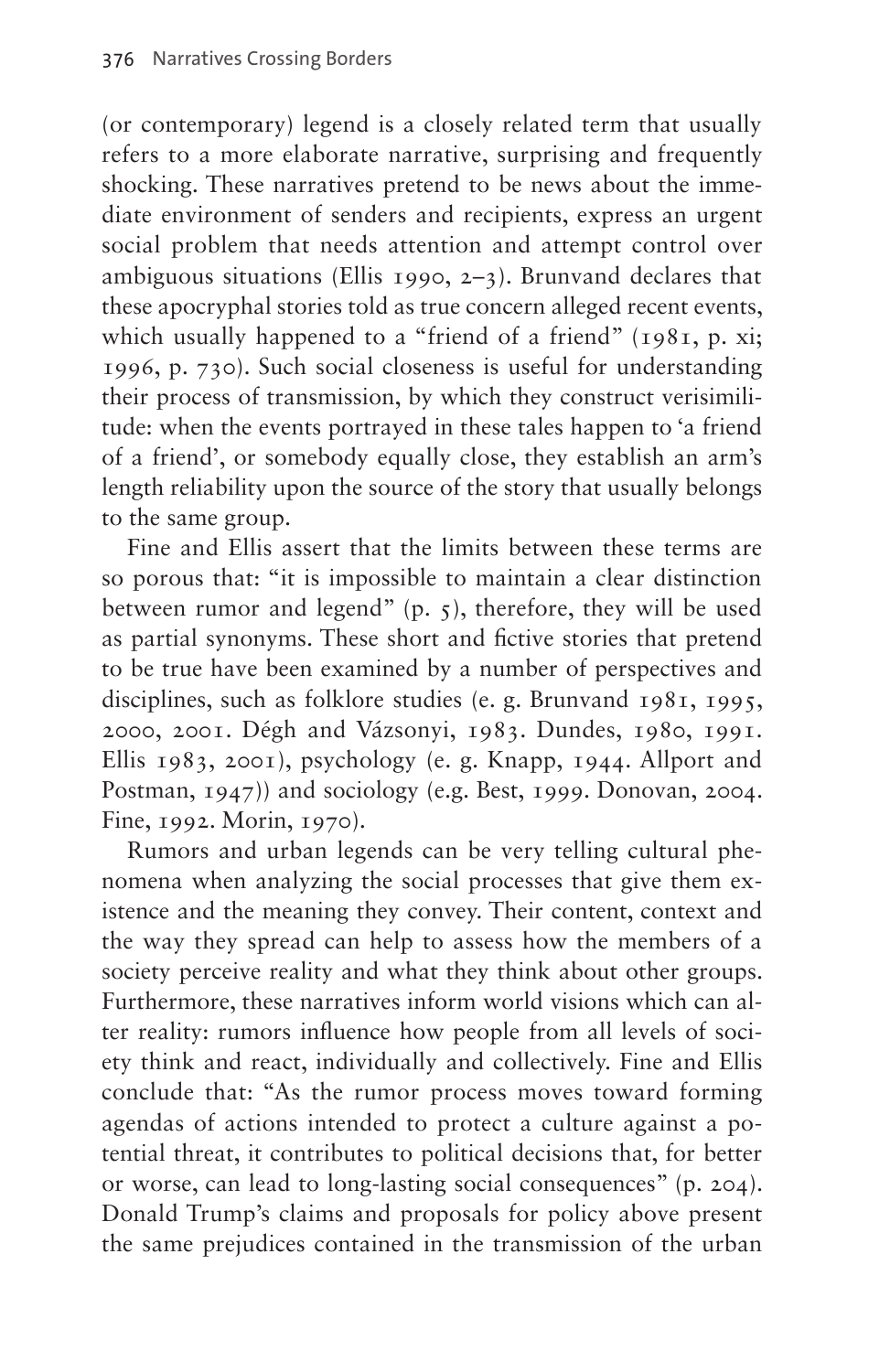legends that will be analyzed in this chapter. The following dictum by Clifford Geertz is a very adequate premise for this study: culture is the ensemble of stories we tell ourselves about ourselves (2000). Urban legends are a very particular strand of stories we tell ourselves about ourselves – and about others. Some of these narratives, especially those legends about ongoing crime, usually contribute to the collective identity of a group by singling out others in opposition to those sharing the tale. Communities may share urban legends to strengthen alliances in difficult periods and to channel social stress, attributing causation to a difficult environment by supplying a fake responsible. In this sense, they are stories we tell ourselves about *Them*.

Brunvand proposed 'a classification of urban legends which organizes them on the basis of subject matter and content; one of the ten major headings was "Crime" (Brunvand, 2001, pp. 73–76). *Crime legend* serves as a useful differentiation from the other subtypes of urban legends. This was also the term adopted by Donovan for looking at three urban legends discussed in internet newsgroups between 1995 and 1999 (2004, 3). The urban legends studied here carry a clear implication of risk for those who share them. They are not amusing stories that happened sometime in the past, but a warning about an actual ongoing threat, about the present and the immediate future. Even if these legends recount a horrible story that happened to a friend of a friend, it is not an isolated event: the criminals in the story are out there, on the streets. These narratives can cause considerable distress among those who share them, which largely accounts for their transmission, as recipients pass along the messages mainly to prevent friends and family from the threat the legend warns about. They show a remarkable ability to filter through different communities and all socioeconomic levels; in their oral, written or digital retelling regional details (such as names of streets or shops) are incorporated to become locally verisimilar and resist refutation attempts.

Shibutani argues that: "If rumor is a collective transaction, a satisfactory explanation of it would also require generalizations about *things that men do together in units*" (1966, 164). Groups are such units and will be understood as the different segments or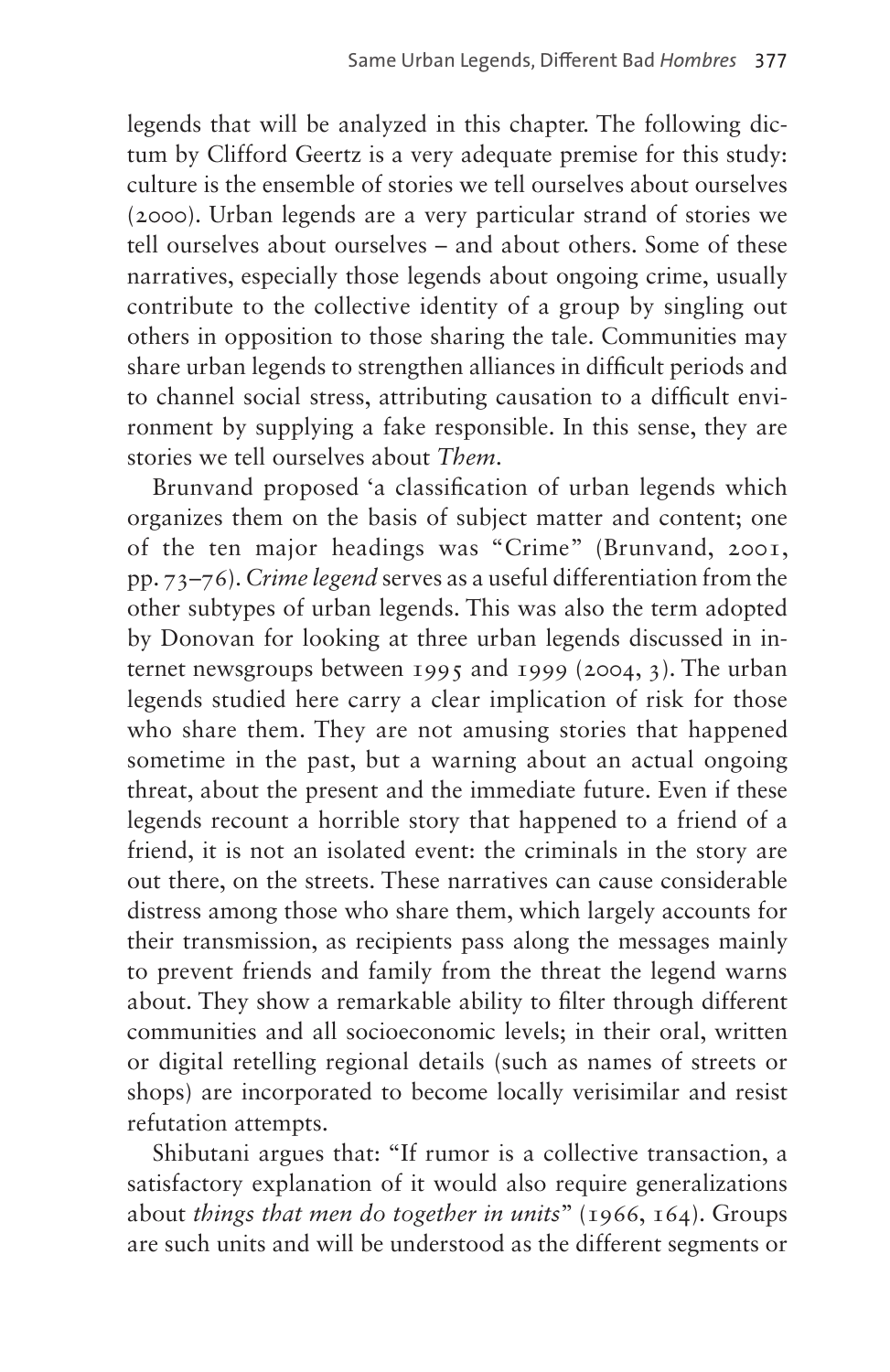sums of individuals that constitute society, which usually identify around a collective self (*Us*) that is formed by characteristics such as ethnic background, social class, interests, education or type of work, but also in opposition to other groups (*Them*). These type of narratives play an important role in both binding and dividing human groups. Rumors play a functional role in the group that circulates them, therefore every rumor seems to have its own public, something Allport and Postman called 'a community of interest' (p. 180). One of the functions that they usually carry out is expressing dissent about innovations, modern society, its complexities and possible risks to the established social order (Fine, 1992).

Dunbar suggests that language evolved to allow our species to gossip, in order to tighten social bonds (1993, p. 79). Rumors could have followed as early by-products from that dawn of human communication. Folklore provides evidence of how such narrative differentiation of *Us* from *Them* has been going on for centuries, even millennia, as in the case of "The Mutilated Boy". This urban legend circulates nowadays warning about the initiation ritual of a youth gang where its members, who generally belong to an ethnic or sexual minority, mutilate the genitals of an abducted boy in the fitting rooms of a shopping mall. Alan Dundes first showed that it branched from "The Blood Libel", an anti-Semitic legend that circulated in Europe since the twelfth century (1991, p. vii). However, Bill Ellis has pointed out that it goes back even beyond that: anti-Christian versions of this legend "can be found as far back as 63 B. C., and it is probably at least a century older than that. It circulated actively in Rome and other major centers of the Roman Empire for more than three centuries" (2003, p. 50). The members of the gang change their characteristics along the specific time and context where the legend is told, but throughout its retellings and adaptations they always belong to an out-group (Christians, Jews, gays or African Americans).

The Second World War was the cradle of the academic study of rumor. The first authors to publish about the topic, Knapp, Allport and Postman, were psychologists who worked in clinics established in the United States in an attempt to stop the spreading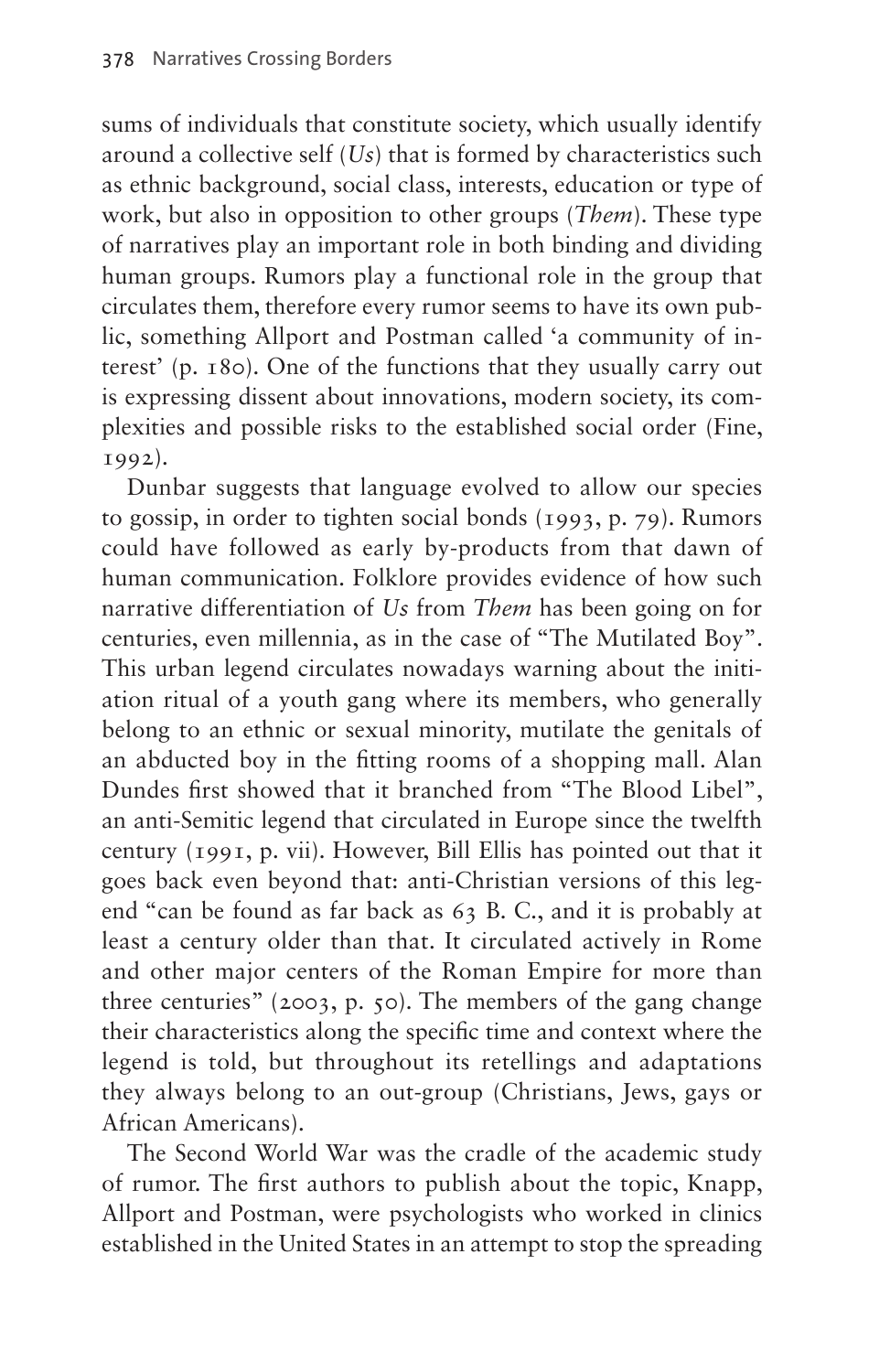of rumors and war propaganda. Knapp appointed three main characteristics of rumor: it is transmitted by word of mouth; it provides information about a particular person, event or condition; and channels the emotional needs of a community (1944, pp. 22–23). Knapp provided a classification based upon the emotions that the legends gratify: *pipe-dreams* attend to wishes, *bogies* to fears and anxieties, and *wedge-drivers* to aggression or hostilities (1944, p. 22). From the 1,089 rumors received by the Massachusetts Committee on Public Safety during September 1942, over 60 per cent were wedge-drivers, reflecting hate and hostility to other social groups within the same society who were blamed for the predominant uncertainty (Knapp, 1944, p. 24).

There is an overall agreement in the literature of what functions these narratives serve: they provide a fictional sensemaking that helps explain an intricate world and alleviates the anxiety felt in current social environments, tightening the social bonds of the immediate group, with which the stories are shared (Knapp, 1944, p. 33. Allport and Postman, 1947, p. 5. Shibutani, 1966, pp. 62, 163–164. Fine and Ellis, pp. 20, 209). The factual information of rumors is almost always incorrect, but it can still be eloquent about the state of mind of whoever passes them on. They reflect the hopes, fears and anxieties of our time and can thus also provide an insight into the structure of the community (Knapp 1944, pp. 26, 27. Brunvand,1981, p. 2).

In anxiety producing circumstances people seek a cause for their frustration. In such situations "any definition of the source and nature of danger is preferable to none" (Knapp 1944, p. 32). While trying to find the source, a plausible nearby target is sought to fix the blame on in order to explain the situation. Rumors succeed because they cast underlying emotional tensions into a target, frequently embodied by the *other*. The above is characteristic not only of wars. Urban legends address the mistrust that social communities have about those outside their bounds. Hence, multicultural societies are fertile terrain for this type of folkloric creations, as the identities of sub-groups rival among them (Heath 2007, 82. Fine and Ellis p. 201). Many urban legends feature a clear *other* that threatens a certain group. Fine and Turner have explored this by looking at the folklore of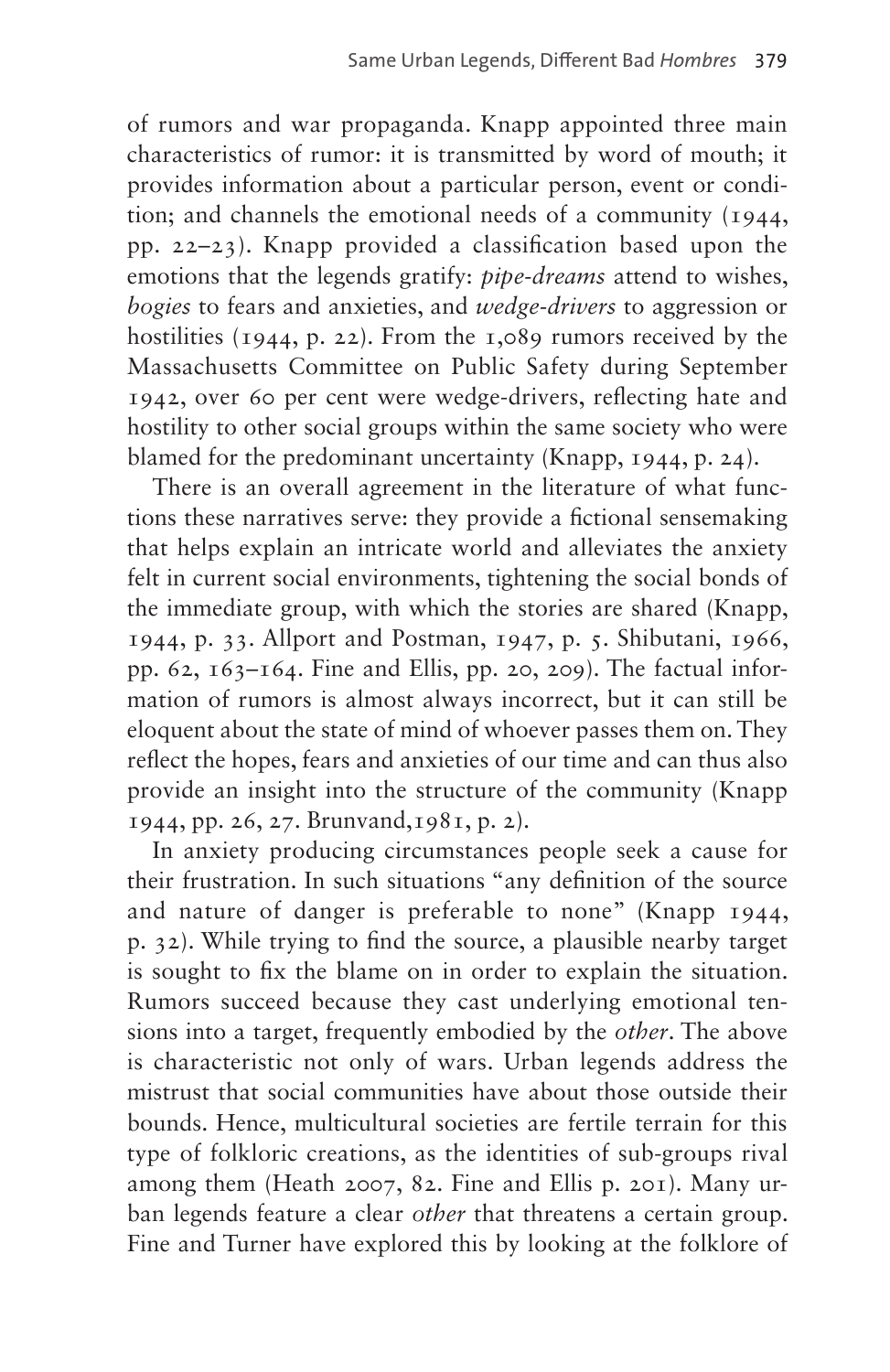black and white communities addressing each other in the United States (2001). Likewise, Neubauer mentions that during the First World War, German and French troops told very similar stories, adapting characters and other elements to each side (1999, p. 99).

The idea of *Them* condenses uncertainty into a particular threat and turns anxiety into a concrete fear. By being aware and making others aware of a specific *them*, these narratives give the illusion of addressing the situation. Trying to understand what caused the predominance of wedge driving rumors during war, Knapp indicated that: "[w]ith a ready scapegoat to look down upon, one never feels quite so inferior, never quite so guilty for one's own misdeeds" (1944, p. 33). Paradoxically the price of certitude may be falsity, sentencing as guilty a group or individuals that are usually innocent. "People that accept a rumor reject all uncertainty and make an accusation. The public enemy is unmasked, which is already a relief" (Delumeau, 1978, p. 232 –my translation, as the following ones from sources not in English).

This can be exemplified by Bourke's analysis of the rumors caused by the Bethnal Green panic during the Second World War in Britain, where 173 persons were crushed to death by a large group of people rushing to a bomb shelter.

While the official inquiry emphasised structural and procedural flaws, ordinary British citizens were more anxious to identify the "real" culprits. Scapegoating was one of the main responses to the Bethnal Green panic. […] Foreigners, Jews, criminals and irresponsible young people became the symbolic scapegoats for all that went wrong at the Bethnal Green shelter. Of these four "enemies within", foreigners were regarded as being the most blameworthy  $(2005, pp. 236 - 237)$ .

The suspicions about foreigners regarding this accident were also extended to foreign imports, e.g. a faulty substance used to repair shoes that made some people lose their step and thus began the trampling (Bourke, 2005, p. 237). This is how ongoing crime legends condense uncertainty into a specific risk and give a solution to avoid it. The strain caused by social conditions is thus catalyzed into a perceived threat to the community (Best and Horiuchi, 1985, p. 496), that makes it possible to act against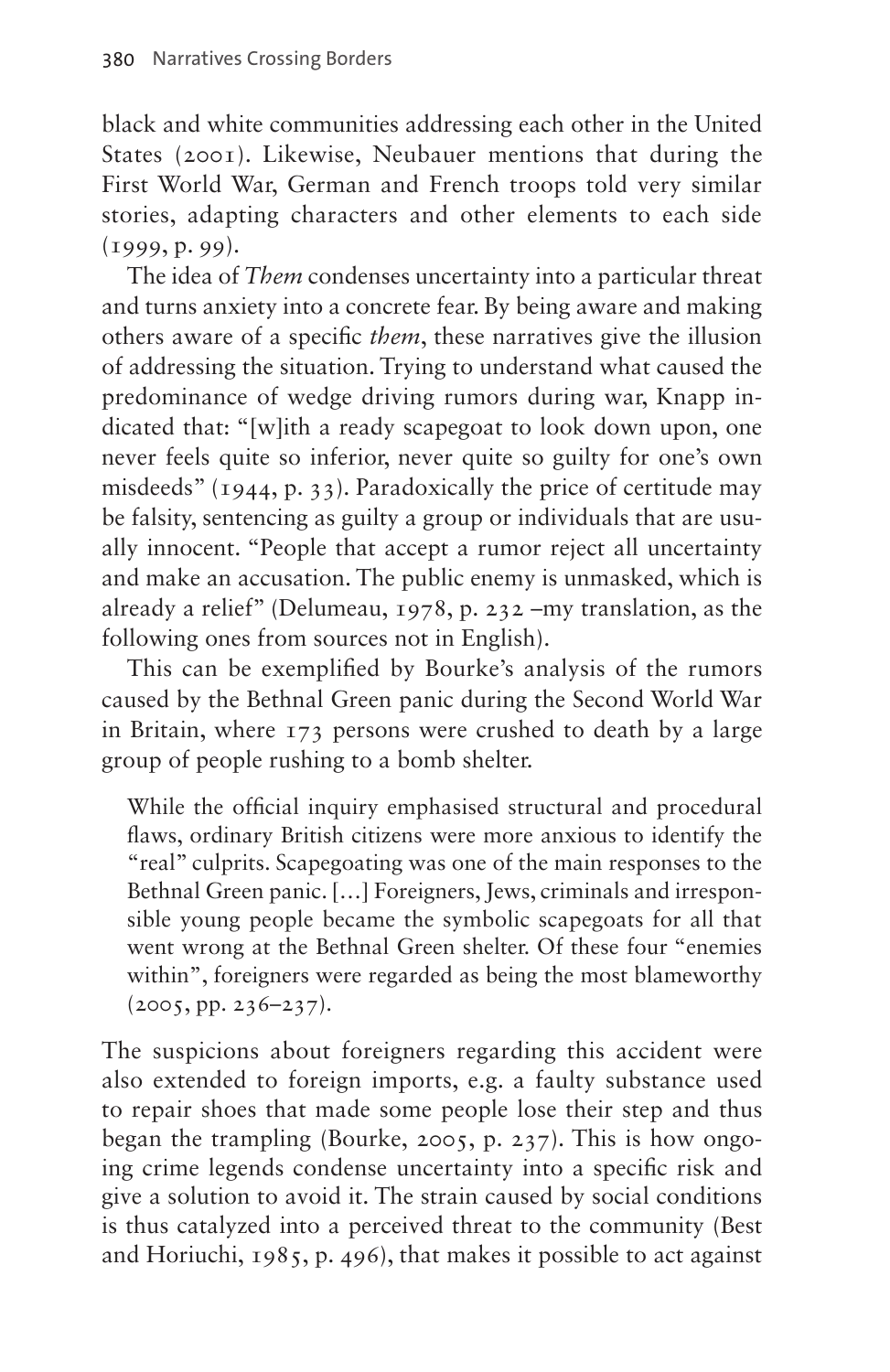it and feel the support of others instead of experiencing frustration alone.

However, the positive aspect of scapegoating works for *Us*. The negative one, as Morin observes, is for *Them*, "[o]nce the responsibility has been pinned down on certain individuals, all the rest are thereby exonerated"  $(1971, p. 135)$ . This is where scapegoating brings forth catharsis: by charging the accused with all sort of crimes and vices, the accuser feels purified (Delumeau, 1978, p. 232). Such projection of guilt is part of the scapegoating process that allows conveying negative feelings towards already marginalized groups, by blaming them for the perceived decline of society and the uncertainty in the environment.

The absence of a concrete other as an enemy can cause confusion and anxiety. Consider the following quote from George W. Bush, former president of the United States: "When I was coming up, it was a dangerous world, and you knew exactly who they were. It was us versus them, and it was clear who them was. Today we are not so sure who they are, but we know they're there" (in Weisberg, 2000). Here Bush contrasts the Cold War, where communists were a clear enemy of capitalism, with the current period that is far from being set in such binary terms. This explains why sometimes to face uncertainty an enemy is sought or even created, e.g. the *Axis of Evil* that Bush adopted while president as his international doctrine for action.

#### **The Legends: "Lights Out!" and "Burundanga"**

I will briefly describe the urban legends and their transit, as I have studied them at length elsewhere (e.g. Soltero, 2016a. Soltero, 2016b). "Lights Out!" has been one of the most commented urban legends on by scholars (e. g. Best and Horiuchi, 1985. Brunvand, 1995, 2000, 2001. Fine and Turner, 2001. Ellis, 2003. Donovan, 2004). It spread intensely in the United States in 1993 and in Mexico twelve years later. The text was almost identical in both cases:

*BEWARE!!*

*There is a new "Gang Initiation"!!!!!*

*This new initiation of MURDER is brought about by Gang Members driving around at night with their car lights off. When*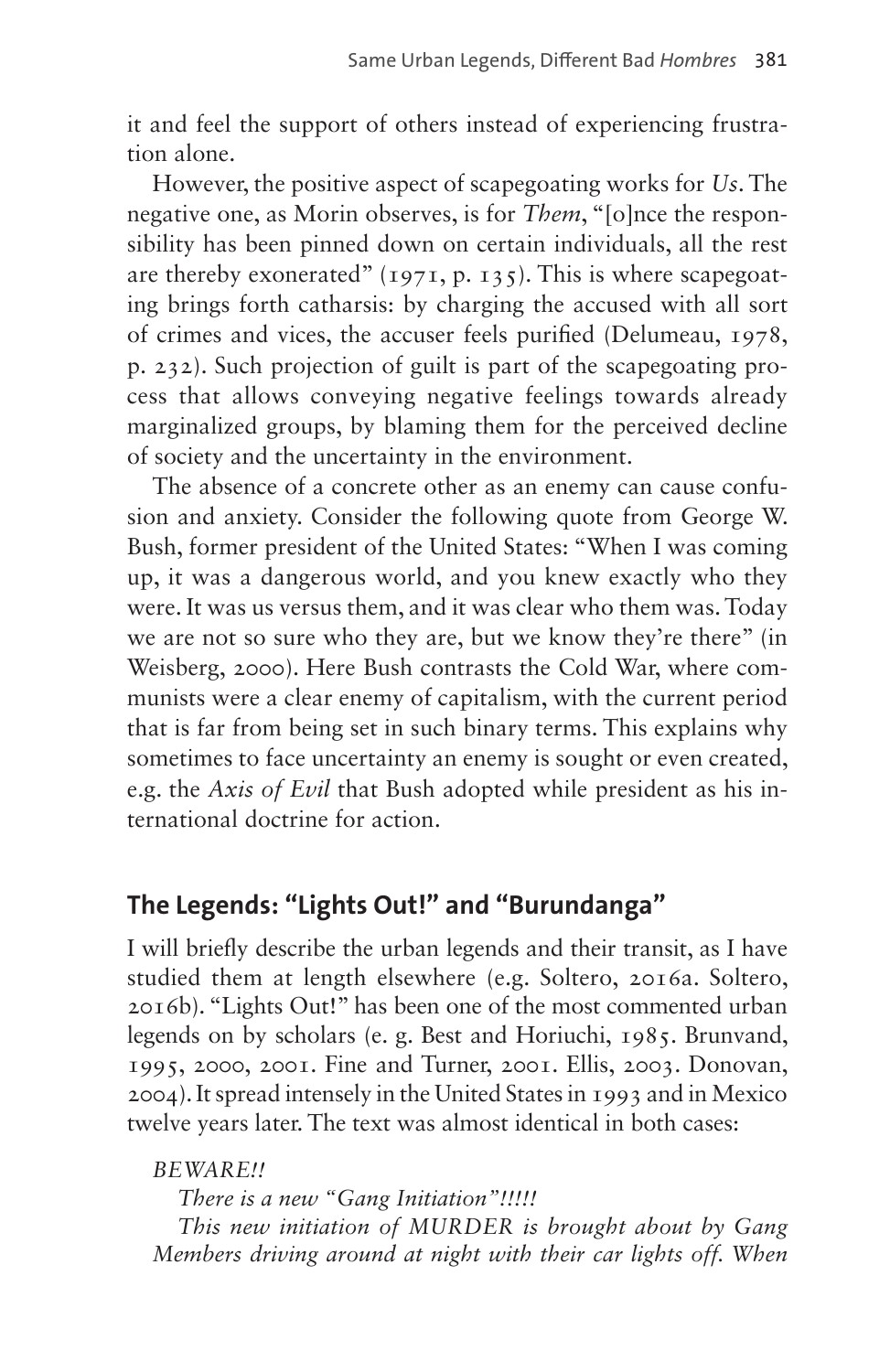*you flash your car lights to signal them that their lights are out, the Gang members take it literally as "LIGHTS OUT," so they are to follow you to your destination and kill you!! That's their initiation. Be aware and inform your family and friends. Don't flash your car lights to anyone.*[1](#page-7-0)

It is remarkable that with such brevity both spreads were very intense. There were several particularities that allowed this urban legend to cross the United States from coast to coast in a few weeks during 1993 causing considerable alarm (Brunvand, 2000, pp. 95–106. Donovan, 2004, p. 4). The transmission was not only oral, it also appeared in print, sometimes on headed paper, and was widely shared through fax machines (Brunvand, 1995). New technologies speeded the process and may have given the message extra credibility. A fixed date also helped to fuel the spate. Some versions of the legend said that September 25 and 26 would be the initiation weekend for the Bloods, the allegedly involved gang, which was described in multiracial terms applying to different ethnic groups ("Asians, Latinos, blacks and whites") (Fine and Turner, 2001, p. 186). This probably has to do with the brevity of the warning: the description of the threat is so sparse that it allows any social group to fit as the villain.

The same urban legend had an even more acute spread in Mexico twelve years later with remarkable similarities in the process of transmission (Soltero, 2016b). It scattered intensively through email during October 2005 warning almost word by word (now through email and in Spanish) about the same gang, whose initiation rite would take place during the last weekend of the month  $(29^{th} - 30^{th})$ . A memo dated  $2I$  October 2005 from the Director General of Interpol Mexico leaked to the media and had a very strong transmission from there. Contrary to the many apocryphal memos in headed paper that endorsed the transmission in the United States, this one was authentic, a detail that contributed substantially to the spread of the rumor. The height of the affair came on 27 October. The spokesman of the Mexican President declared in a press conference that they were aware of the presence in the country from members of this criminal gang that intended

<span id="page-7-0"></span><sup>&</sup>lt;sup>1</sup> Typical flyer warning of the spread in the United States during 1993 (Fine and Turner, 2001: 184).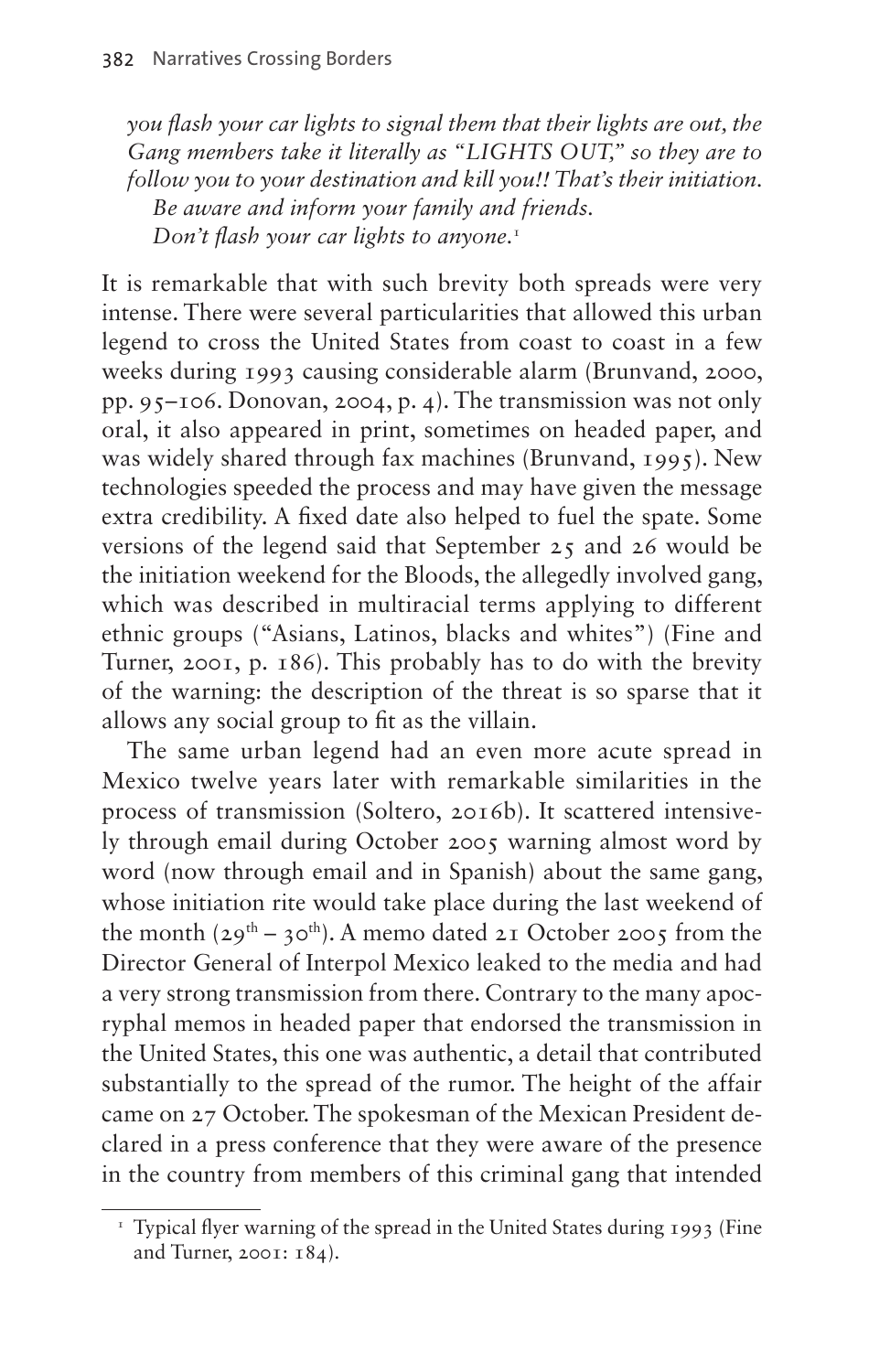to kill drivers and that the Republic's General Attorney's Office (the Procuraduría General de la República – in charge of all federal police forces) was acting upon it. Police from at least eight different states declared a maximum alert and started special operations and checkpoints to detect cars driving without lights. The Senate approved an urgent measure asking the President to reinforce police vigilance in highways close to the southern border of the country. The media reported all these events and accelerated the intensity of the spreading cycle. (Soltero, 2016b)

Not long after "Lights Out!" caused such turmoil in Mexico a different urban legend started to spread through the country's email networks. It featured a victim, usually female, in the parking lot of a shopping center looking for a public phone. A man with one leg and crutches approaches her and asks help to dial a number from a piece of paper. When she holds the paper, she starts feeling dizzy, runs for her car and manages to get to the hospital just before passing out. When she recovers, a doctor tells her how fortunate she was as lately there have been several cases like this, but with far worse endings – some leading to organ trafficking. In slightly varying versions the victim is not so lucky and dies because of the ordeal. In all accounts the victim is drugged with a substance from Colombia called *burundanga* or *scopolamine*. Burundanga is capable of subduing whoever smells or touches it, transforming the person into a zombie and erasing all memories of what happens during the trance.

Folklorism has developed two useful categories: motif and cognate version. Brunvand has referred to *motif* as: "a traditional narrative unit such as a character, an incident, and object, or any other remarkable detail that occurs repeatedly in myths, legends, and folktales" (Brunvand, 2001, p. 271). In the case of "Lights Out!" a motif is the gang initiation rite; in "Burundanga", another one is the one-legged man who baits the victim. The fixed set of motifs that forms the recognizable core of any tale or narrative is the cognate version. Most folk material will have a fixed set of motifs and a mutable one.

The "Burundanga" urban legend has several particular characteristics: spatial, compositional and temporal. There were previous strands of this legend to this spread. During the 1990s stories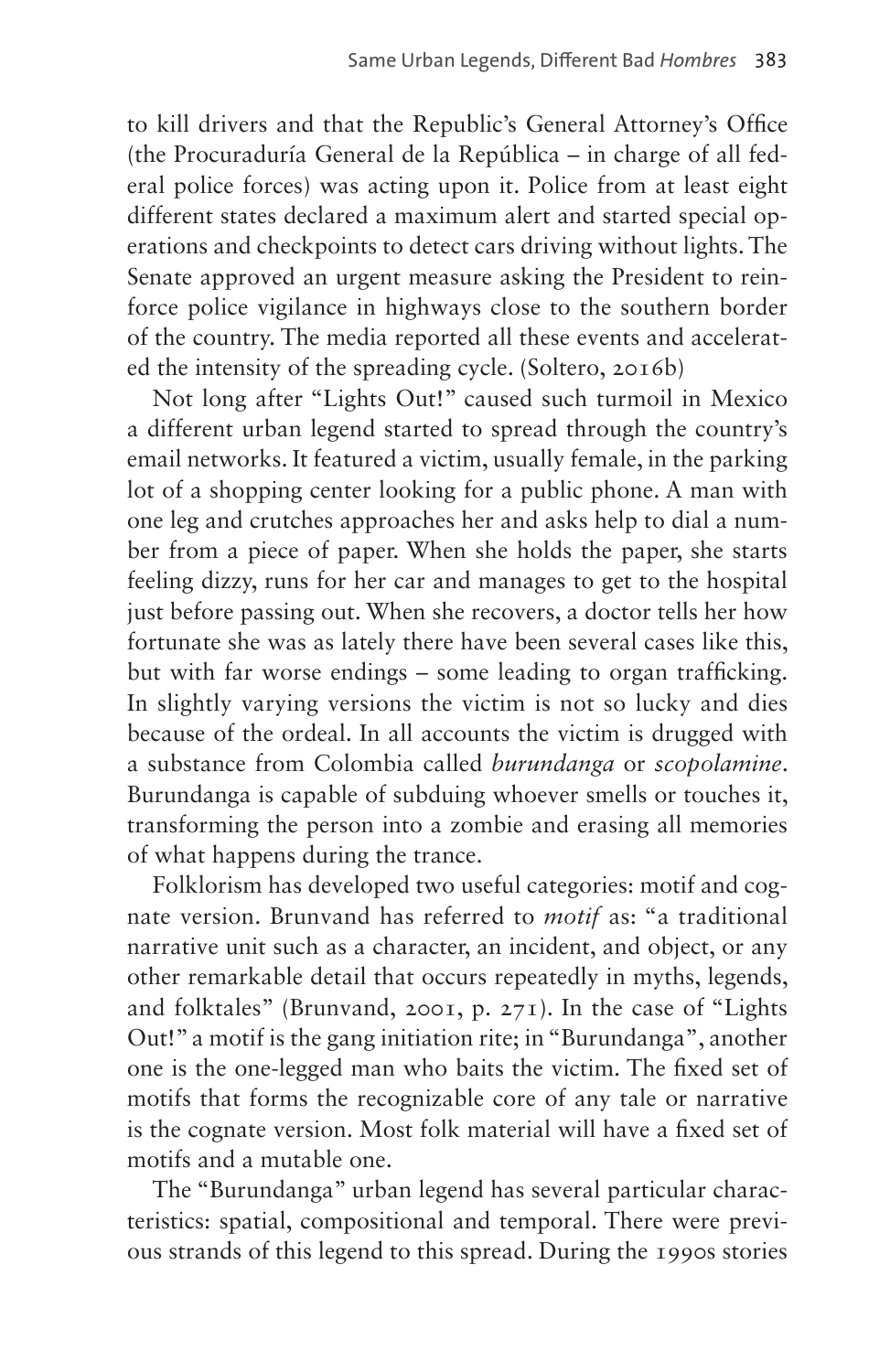that treated burundanga seriously appeared in newspapers in the United States and the United Kingdom. In 1995 *The Wall Street Journal* published an article with the following subhead and opening line: "If you thought cocaine was bad news, wait until you hear about Burundanga. Burundanga is a kind of voodoo powder obtained from a Colombian local plant" (de Córdoba, 1995). A 1999 article in *The Guardian* also refers to this period thus: "a mass panic of about five years ago that swept Colombia: the country was in the grip of a crime wave caused by the use of a plant drug known locally as burundanga" (Jay, 1999).

This situation and its media coverage left as a legacy the warnings in several Foreign Offices websites that, even if most aspects of the legend have been disproved, continue online. At the time of this writing, the Spanish Foreign Office reproduces verbatim fragments of the cognate version of the urban legend as a warning for its citizens heading towards this South American Country (Ministerio de Asuntos Exteriores y de Cooperación, no date).<sup>[2](#page-9-0)</sup> The British counterpart website warns that: "The British Embassy has received reports of criminals in Colombia using drugs to subdue their victims. This includes the use of scopolamine, which temporarily incapacitates unsuspecting victims. Drugs can be administered through food, drinks, cigarettes, aerosols and even paper flyers. Victims become disoriented quickly and are vulnerable to robbery, sexual assault, rape and other crimes. Avoid leaving food or drinks unattended and don't take anything from strangers" (Foreign Office, no date). Meanwhile the U. S. State Department more objectively warns that: "Disabling Drugs: Criminals may use drugs to temporarily incapacitate unsuspecting victims and then rob or assault them. Avoid leaving food or drinks unattended at a bar or restaurant, and use caution if a stranger offers you something to eat or drink" (U. S. Department State, no date).

<span id="page-9-0"></span><sup>2</sup> The Spanish website literally warns: "Existe una droga que se denomina escopolamina o popularmente 'burundanga', que mezclada con una bebida, un cigarrillo o incluso inhalada (por ejemplo de un papel que se muestra con la apariencia de preguntar por una dirección), hace perder la voluntad en forma absoluta, siendo utilizada para robos, secuestros, asaltos a domicilios. Debe pues rechazarse cualquier ofrecimiento de bebidas, cigarrillos, comida, etc. de desconocidos, así como evitar que se pueda poner cualquier papel, tela u otro objeto cerca de la nariz."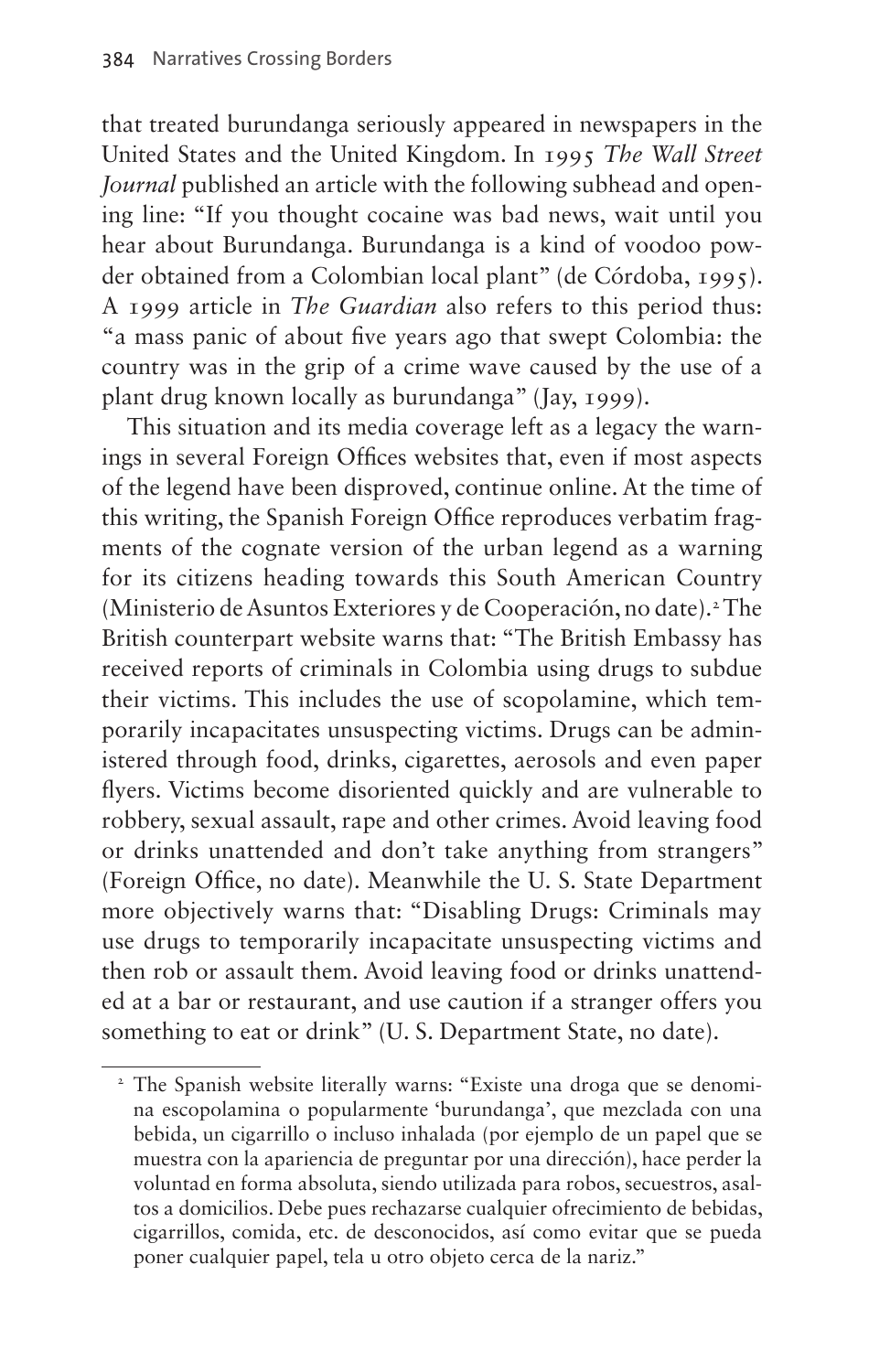Due to the dates of the transmission and the subsequent official warnings that include the exact wording it can be asserted that both the Spanish and British Foreign Offices warnings have been nurtured by the urban legend. The British websites mentions de use of paper flyers by criminals, and the Spanish one goes to even more detail by saying that only smelling the drug impregnated on a piece of paper, as with an address that is asked about for directions, produces a complete loose of will, which is extremely similar to the motif of the urban legend where the man with crutches gives the woman a piece of paper asking for help to dial a telephone number. That Foreign Offices from developed countries incorporate information from folk risk narratives is a good example of how rumors and urban legends may shape institutional action and public policy.

Contrary to "Lights Out!" the specific cognate version of "Burundanga" I refer to, with the man on crutches and the female victim drugged by only holding a piece of paper, circulated first in Spanish through South America, and then spread upwards through the continent. I have found coverage of its trail in newspapers from Chile, Argentina, Bolivia, Perú and Venezuela, ranging from 2003 to December 2005[.3](#page-10-0) None of these are debunking articles or columns (unlike the media stories that appeared in the United States during the 1993 transmission of "Lights Out!"), but newspaper stories that reproduce as real the urban legend featuring the shopping center parking lot and the one-legged man. The collected emails from Mexico range from December 2005 to December 2007. This suggests that although the internet crosses international borders, national and linguistic networks still seem to largely modulate the flow of its contents.

The website [Snopes.com,](http://Snopes.com) specialized in urban legends, dates the beginning of the United States spread in May 2008, when it started its circulation in English. It rapidly became very prolific. Although with several variations, the warning about criminals using burundanga-soaked business cards to incapacitate their victims is basically the same that circulated through Latin America.

<span id="page-10-0"></span><sup>3</sup> The South American newspapers are: *La cuarta* 26 June 2003 and *Con Tinta Negra* 2003 from Chile; *La Razón* from Bolivia 22 July 2004; and *El Universal* 23 December 2005 from Venezuela.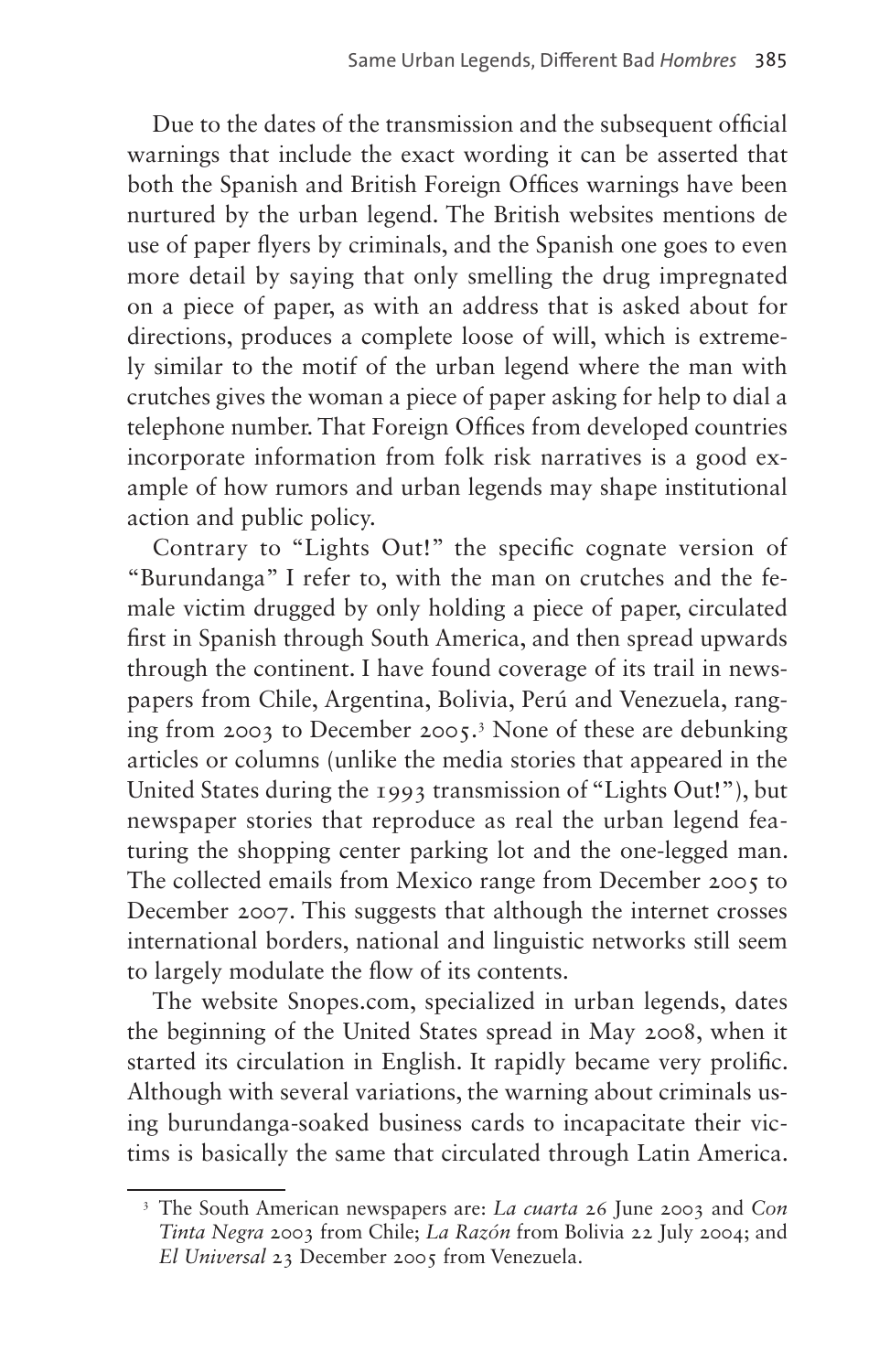It still keeps some traces of this South-North transit, such as the unnamed victim being a neighbor of a "Jaime Rodríguez", a character with a Hispanic name [\(Snopes.com,](http://Snopes.com) 2008).

Following Knapp's classification, "Lights Out!" and "Burundanga" would clearly fit as bogy rumors that play upon the fears and anxieties of those sharing them, but they also have a distinct mark of wedge drivers that project such feelings as hostility towards deviant others. In the case of "Lights Out!" towards youth gangs, immigrants and even unknown drivers; with "Burundanga" towards foreign substances and people living on the street. The above concur with findings from other researchers about a widespread fear in large cities towards strangers that may attack randomly (Best and Horiuchi, 1985, p. 492. Best, 1999, p. xi. Donovan, 2004, p. 166). Therefore, any person that we do not personally know becomes a plausible threat. A belief that may have considerable implications for the social tissue of a community.

As mentioned, urban legends have two sets of motifs, the permanent ones that form the cognate version of legends and the mutable ones, which present enlightening mutations about how some social groups are perceived by others. In an example provided by Brunvand, "The Choking Doberman", a woman arrives to her home and finds her dog gasping at the entrance. She takes it to the veterinary and returns home. When she arrives the phone rings. It is the veterinary who tells her to run out of her house without asking any questions. The police turn up and let her know that the dog had a couple of fingers stuck in its throat. They search the house and find the thief in a closet, bleeding from this wound. Several details differed among the versions that circulated through the United States: "Variations of this legend mention different breeds of dog, different hiding places of the intruder, and sometimes other numbers of fingers, often specified as 'black fingers' or 'Mexican fingers'" (Brunvand, 2001, p. 71).

This last variation adapts the legend to local fears and relates to the topic of *otherness* in urban legends. Fine elaborates upon this point thus:

As the homogeneous cultures of industrialized nation-states mutate, becoming more multicultural, rumors that target recent immigrants (legal or illegal, temporary or permanent) frequently appear.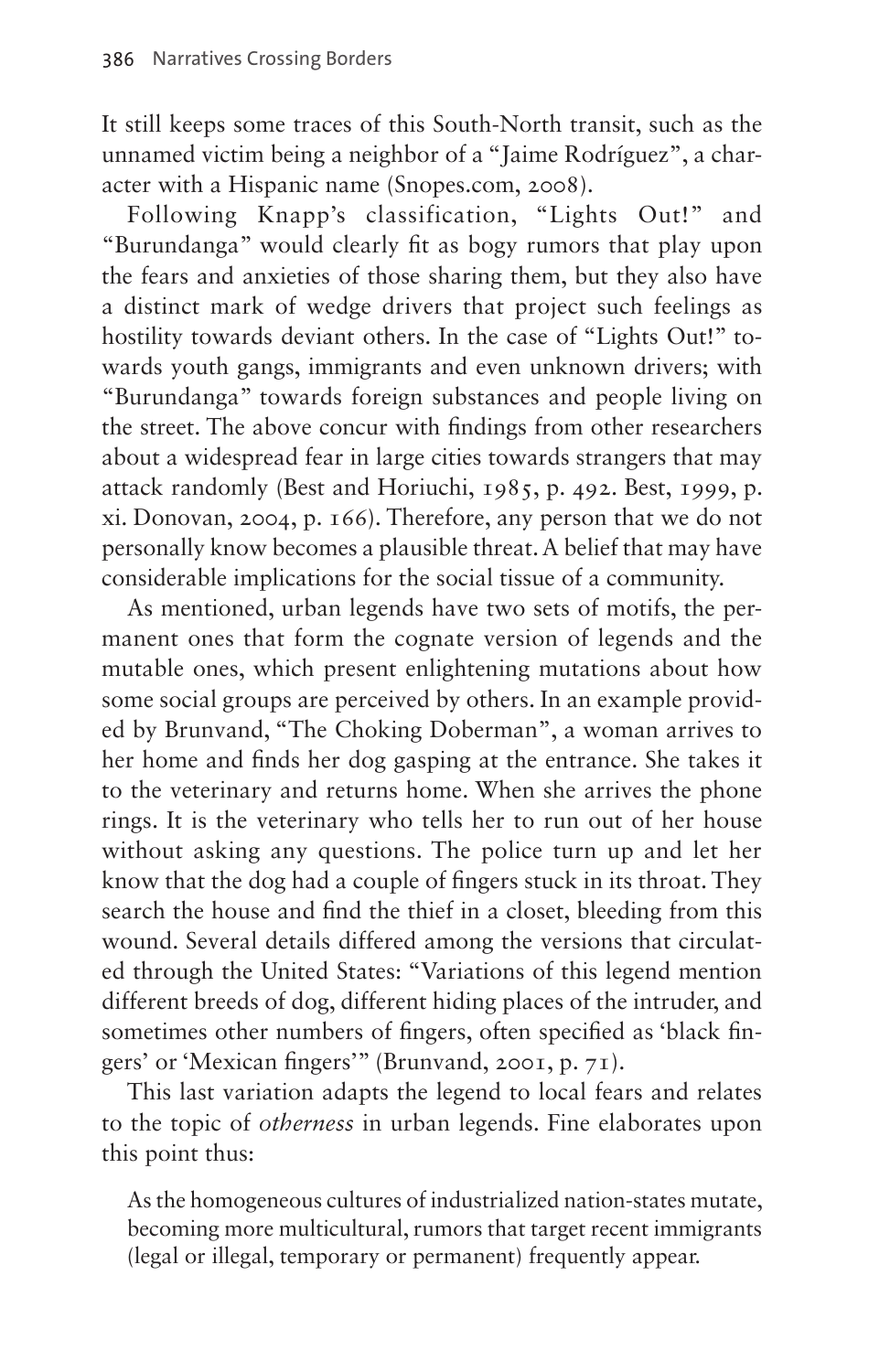[...] Rumors detail the arrival of dangerous spiders, insects, or snakes in clothing, rugs, foodstuffs, or plants, claiming that innocent consumers have suffered the consequences of exposure to these deadly products from exotic locations. On can immediately sense parallels between these dangerous animals and migrants, often hidden as well (2007, pp. 3, 4).

The above strongly relates to specific motifs that appear in both urban legends reviewed here. The violent gang and the burundanga substance have similar attributes. Like the animals and items described in the previous paragraph, or the foreign substance used to repair shoes Bourke mentions from the Bethnal Green panic, they are foreign, evil and unpredictable. This is very similar to what Fine states about how mistrust in products from abroad is a projection towards immigrants. For example, in "Burundanga" the prejudices towards Colombians are expressed through the powers of the substance and reactions to it, as it will become clearer in the following section.

# **The Metaphorical Meaning**

How is it possible that in the XXI century, amid so many advances in science, technology and communications, we still resort to rumors and legends, which usually carry false information, to understand what is happening around us? In this sense, what is revealing about ongoing crime legends is that even if their referential content is dubious, the meaning they carry is "true", or goes beyond the notion of truthfulness as factuality. Urban legends frequently remain unassailable to debunking attempts: because they carry meaning. Donovan found that people believe and send urban legends by email because of the instrumental value they find in them as cautionary tales. It is not important if they actually happened or not, they are taken as useful warnings that let people understand the potential dangers of the world (Donovan 2004, p. 131). Some of the cultural subtexts these messages seem to carry are not expressed straightforwardly, but metaphorically: one of the ways in which narratives achieve meaning. I attempt to draw some insights from the metaphorical reading of these legends, their process of communication and political implications. In rumors and contemporary legends a clear displacement occurs: what they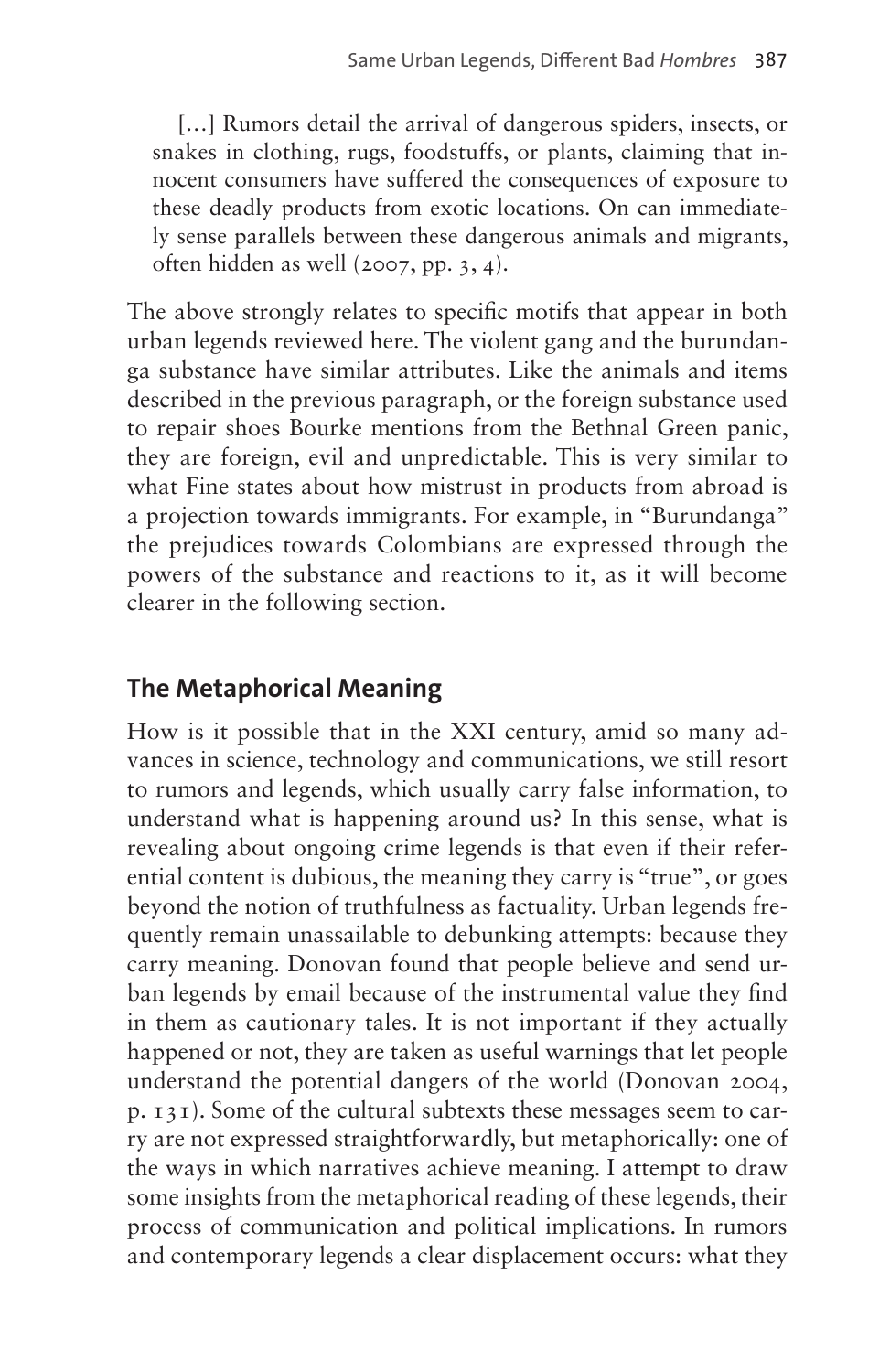depict and warn about is rarely true, but they reflect real fears and anxieties of the community which may not find other ways of being verbalized or channeled. Allport and Postman indicated that the legends expressive functions are more important than their informative role (1947, p. 198). Their true meaning is not in what they describe, but in what they may symbolize and signify: their metaphorical content. Dundes also spoke about the importance of this figure of speech: "I favor relying upon folk metaphors. I assume that metaphors are meaningful, not accidental, and that there are consistent patterns of metaphor in every culture" (1980, p. x). What will be now explored is precisely how metaphor in "Lights Out!" and "Burundanga" contributes to build meaning in those sharing the legends.

Metaphor is one of the most natural cognitive tools to fulfil effort after meaning: Lakoff and Johnson dedicated a volume to analyze why metaphor is so frequently present in everyday life, in language, thought and action (2003). They believe it is crucial for the way we understand the world, to the degree that: "[o]ur ordinary conceptual system, in terms of which we both think and act, is fundamentally metaphorical in nature" (2003, p. 6). Paul Ricoeur delved into Aristotle before starting to formulate his own work on metaphor: "'To metaphorize well', said Aristotle, 'implies an intuitive perception of the similarity in dissimilars'" (Ricoeur 1978, p. 6). Lakoff and Johnson seem to agree with this principle, mentioning that: "[t]he essence of metaphor is understanding and experiencing one kind of thing in terms of another"  $(2003, p. 5)$ Ricoeur, who is interested in studying narrative in action, believes that the natural abode of metaphor is the verb *to be*. He writes: "[t]he metaphorical 'is' at once signifies both 'is not' and 'is like'" (1978, p. 7). To give an example, eyes are not stars, but the former have frequently been praised by comparing them with the latter.

While asking what metaphorical statements might say about reality, Ricoeur states that: "[t]his question carries us across the threshold from the *sense* towards the *reference* of the discourse" (1978, p. 216). He gives a first definition of metaphor as: "[t]he rhetorical process by which discourse unleashes the power that certain fictions have to redescribe reality" (1978, p. 6). In the case of contemporary legends metaphor may allow narrative to produce meaning through what could be called secular parabolic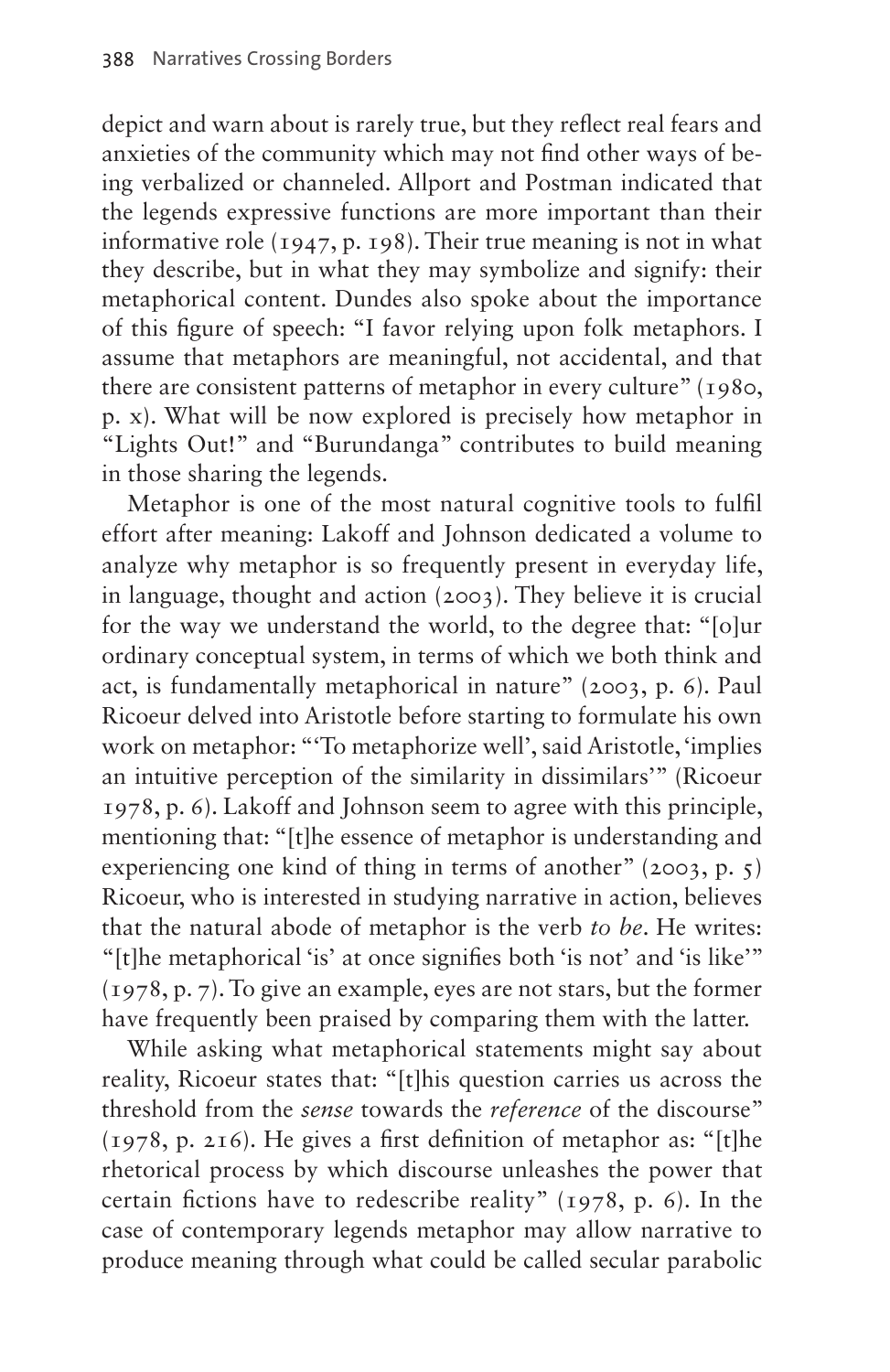observations about reality: simple stories from which important truths (meaningful representations) about society and others may be deducted. This function would be fundamental for understanding, especially during effort after meaning when facing change.

In the case of the crime legends analyzed here, what could be its metaphorical meaning? "Lights Out!" is metaphorical from its very title. The name came from the implication during its transmission in the United States that drivers alerting others driving at night without lights could end with their own lights put out – meaning murdered. The metaphor comprises a first comparison between lights and life which recalls the well-known verses from Shakespeare, where Othello muses about taking his wife's life: "Yet she must die, else she'll betray more men. / Put out the light, and then put out the light"  $(1997, p. 2163)$ .

On another level, Giddens' reading of Goffman provides a very relevant insight into the matter in the case of "Lights Out!". The former author uses the studies of the latter about behavior in social situations, such as civil inattention and hate stares (2009, pp. 81–82). Civil inattention takes place when pedestrians who do not know each other cross on a sidewalk. They eye one another discreetly for a moment and then look away. Goffman refers to this operation as an act of courtesy in which: "the individual implies that he has no reason to suspect the intentions of the others present and no reason to fear the others, be hostile to them, or wish to avoid them" (1963, p. 84). It seems to work as a confirmation of a healthy social tissue.

Goffman's observations took place in the United States towards the late 1950's, where in the south some Caucasians were known to give "hate stares" to African Americans, reproving their sharing of the same public space (1963, pp. 83–84). Giddens puts forward as a complimentary and contrasting example the avoidance of eye contact in tough neighborhoods: "[a] lack of elementary trust in the possible intentions of others leads the individual to avoid catching their gaze, which might precipitate a potentially hostile engagement" (2009, pp. 81–82). Both behaviors relate to the penetration of persons of a certain type to specific social settings, which relates to efforts of avoiding what Goffman calls "contamination by undesirables" or physical assault (1963, p. 10).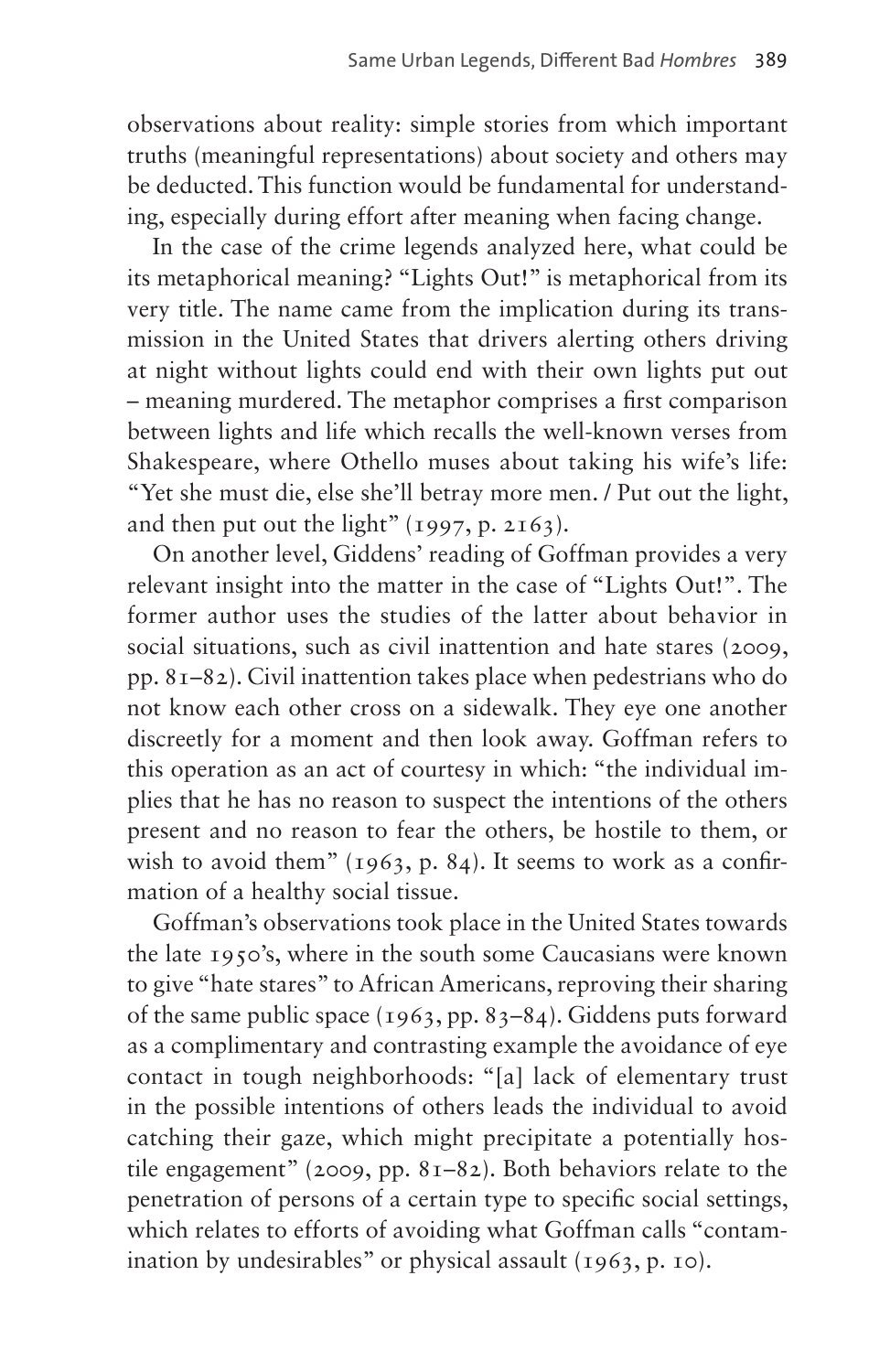Goffman's observations show the importance of visual interaction in social settings, and it is interesting how deeply it connects with conflict in the street. As representations in popular culture or personal experience show (one only needs to look it up in Google Images or try it in a bar), one of the most common phrases to engage conflict in several languages is: "What are you looking at?". Looking at someone in the wrong way could bring trouble or even be lethal. Similar to the example of metaphor that compares eyes with stars, lights can also denote metaphorically our sight. Goffman actually refers to the lowering of eyes that follows glancing briefly at strangers in civil inattention as: "a kind of dimming of lights" (1963, p. 84). In this context, the comparison also applies to the other forms of visual behavior mentioned above. Eye contact avoidance in tough neighborhoods would be equivalent to "turning your lights off" with the hope to pass unnoticed, and hate stares as putting the "headlights on high beam".

Giddens affirms that: "Civil inattention is the most basic type of facework commitment involved in encounters with strangers in circumstances of modernity" (2009, p. 82). It stands for the trust people who do not know each other may have in one another due to forming part of the same society, an expression of bodily language that means: "I can trust you and you can trust me." The metaphorical meaning of "Lights Out!" seems to deeply relate a perceived erosion of social fabric: it states that civil inattention, and other conventional ways of behavior in public that guarantee the peaceful coexistence of strangers, cannot be taken for granted any more.

Brunvand mentions about this legend that carrying out a socially caring act in the current environment can be misinterpreted as an aggression to drivers who are outsiders to those standards (2000, p. 105). These metaphorical associations would seem to confirm that "Lights Out!" speaks about the social tension felt in the environment, and about fears of outsiders unused to local conventions and dangerous for the local group. The people sharing the message assert that they cannot trust strangers because they may prove harmful even when the local community intends to do good.

Globalization has brought along constant and fast-paced change which can be a source of concern and anxiety. One of such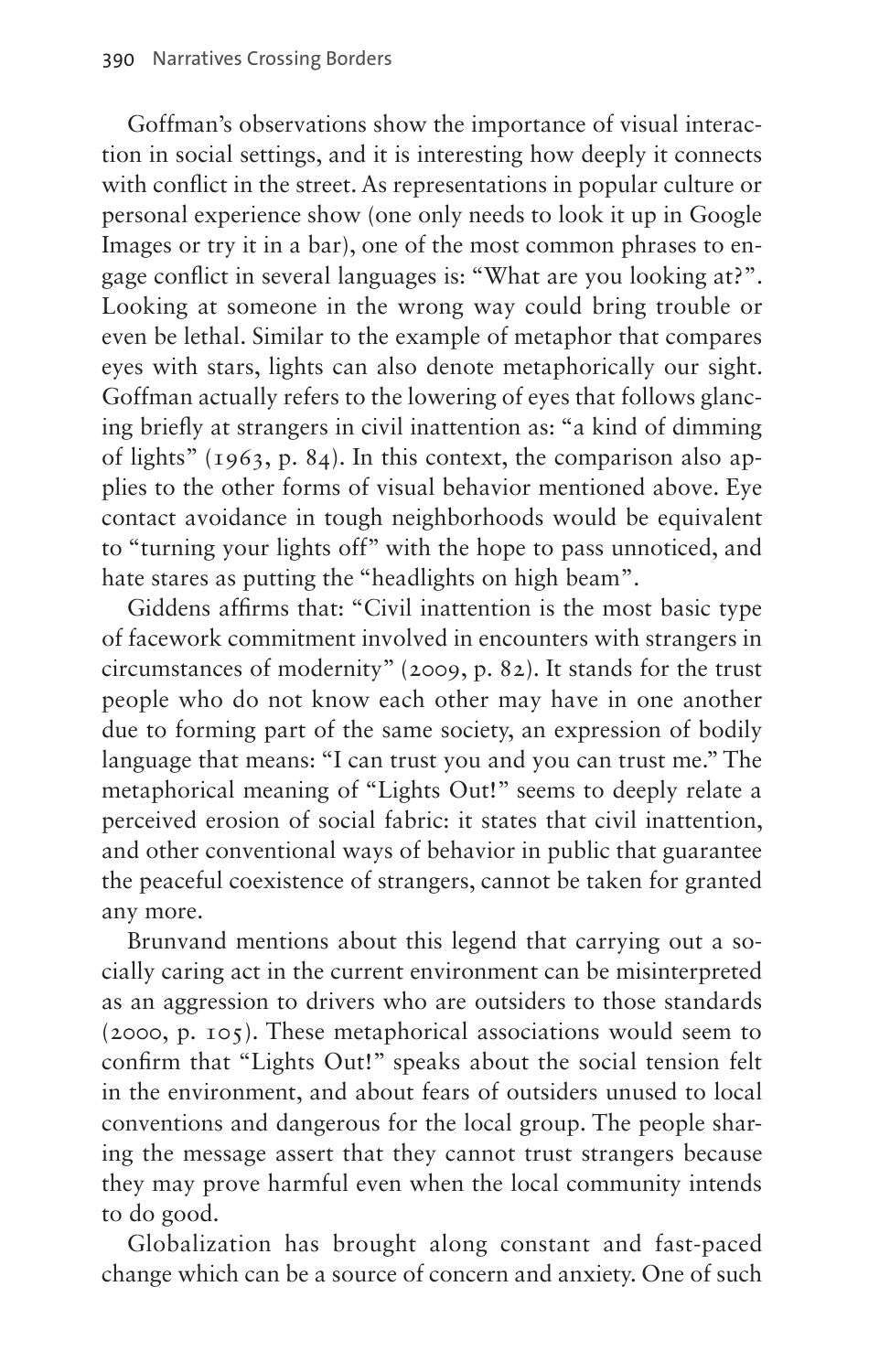changes has been an increased rate of immigration almost everywhere. The arrival of migrants is frequently a cause of tension among the local population. Fine and Ellis assert that "Whether the concern is terrorism, immigration, or international trade, Americans—along with citizens of other advanced nations—see threats from abroad. […] Unwashed masses seem to threaten our clean lives." (2010, p. 2). These "unwashed masses" that the local population fears, sound very similar to Trump's bad *hombres* mentioned in the Introduction. After years of being president he did not change his views, as can be deducted from his questioning of why the country he rules should receive immigrants from "shithole countries" referring to El Salvador, Haiti and African states (Dawsey, 2018).

It is interesting to note that in "Lights Out!" there is no hint of the criminals' nationality, no description whatsoever, just the implication that they are young. Notwithstanding, during the transmission the criminal gang becomes identified with a particular nationality or ethnic group, which varies depending on the society or group passing the rumor. Brunvand followed the "Lights Out!" spread through the United States and collected all the news items in its wake. Among them was a story by AP which featured an author quoted in this chapter: "Fine voiced the opinion that '*gang* in this particular rumor is a code word for poor, young black men'" (in Brunvand, 2000, p. 102). While in the United States the gang was usually interpreted to be formed by African American youths, when the same legend circulated in Mexico it was associated by the media and police authorities with La Mara Salvatrucha, the Central American gang with Salvadoran origins. Such projection was intense enough to motivate the Parliament into demanding the Mexican president to increase the surveillance of the southern border. In "Burundanga" the criminals' nationality is not spelled out, but as the substance is said to come from Colombia, they were implied to be Colombian as well.

The triggering Interpol memo declared that the alert had been received from Interpol Guatemala. One of the news stories in Mexico mentioned that the Interpol description of the Blood gang brought to mind the codes of the Mara Salvatrucha. In the same story the presidential spokesman is reported to have said that the gang members would use fire weapons (Arvizu Arrioja, 2005).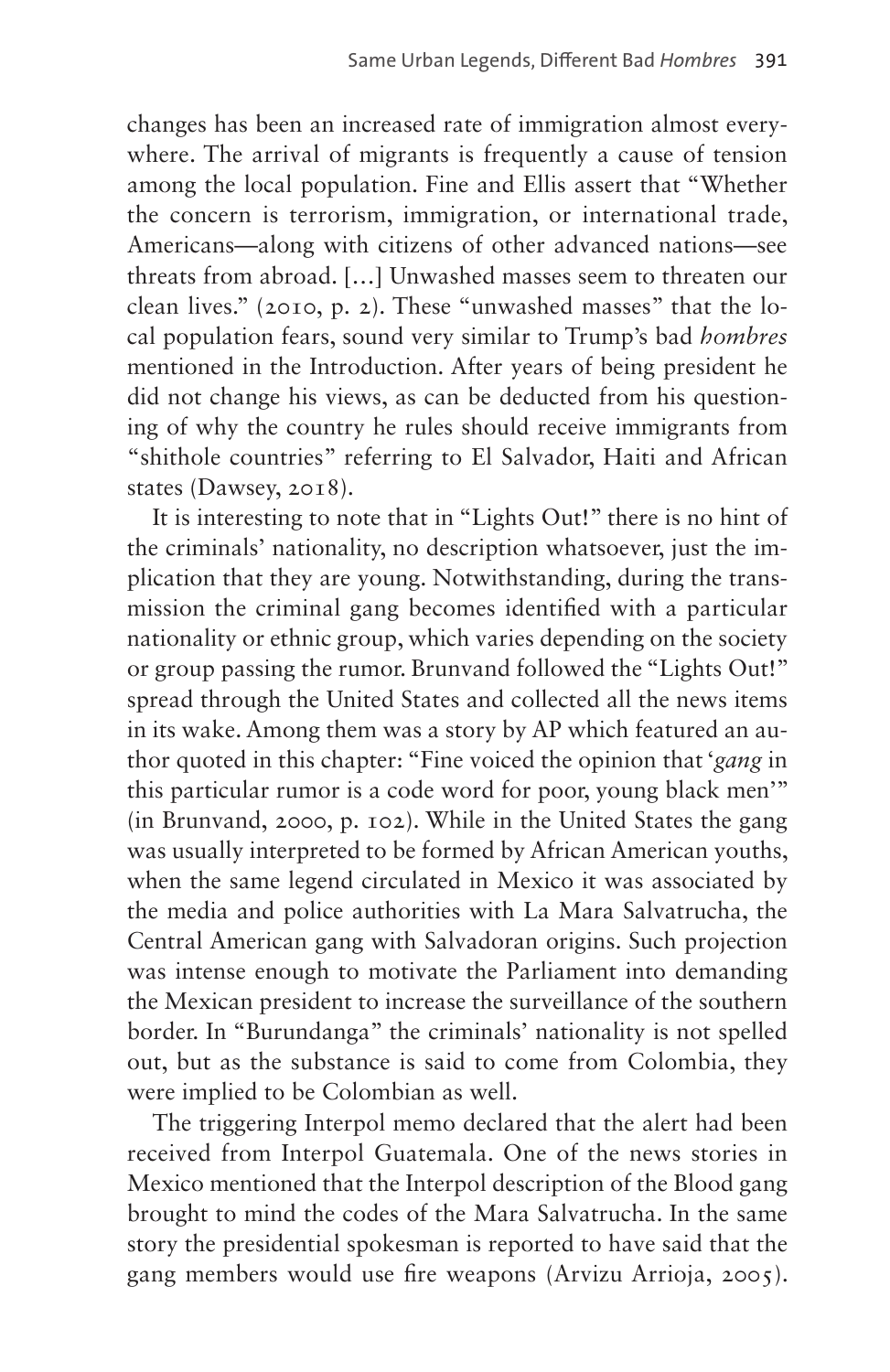The subhead of another story warned directly against a "group of Guatemalans" (Fernández and Herrera, 2005). Aguilar Padilla, the governor of the northern state of Sinaloa (over 2,500 km from the Mexican Southern border), confirmed that his state police forces would implement the actions of the national alert, watching bus and train stations, air terminals and ports, in order to proceed with a rigorous search of all Central American travelers (Cabrera Martínez, 2005). The text of the warning never touches upon the nationality of the gang or the weapons they might carry, as asserted in these political and journalistic claims. As it happened in the United States, the brevity of this warning allowed almost any deviant social group to fit as the villain.

The criminals in "Lights Out!" are gang members, bad *hombres* who belong to the unwashed masses. A cultural difference that can be ascertained from the comparison between the "Lights Out!" transits in the United States and Mexico is that what may be perceived as homogenous in one country, as happens with Latinos in the former, is identified as completely different in Latin-American countries. Fine and Ellis include as an example the opinion of a student in Hazelton, which showed the consensus felt by her whole family: "illegal Hispanic immigrants bring with them terrible violence [and] gang related crimes, and these two factors lead to the harm and death to unsuspecting innocent American citizens" (2010, p. 102). Similarly, one of the terms used by white residents of Hazelton, Pennsylvania, to name the incoming Latino population was "Mexicans", although it was mostly conformed by Dominicans (Fine and Ellis, 2010, p. 98). This same dread is precisely what Mexicans felt about illegal Central American immigrants during the 2005 transmission of the warning in their own country (Soltero, 2021 pp.  $141-142$ , 195-196). The fact that Mexicans migrate to the United States and are the common denominator of the Hispanic unwashed masses feared by local populations there, does not prevent the Mexicans that stay home to fear their own Southern neighbors with whom they clearly did not feel an immediate kinship. It seems that every country has their own "unwashed masses" to be weary of.

Let us now look at "Burundanga". In this case its metaphorical sense may come out more clearly by putting together three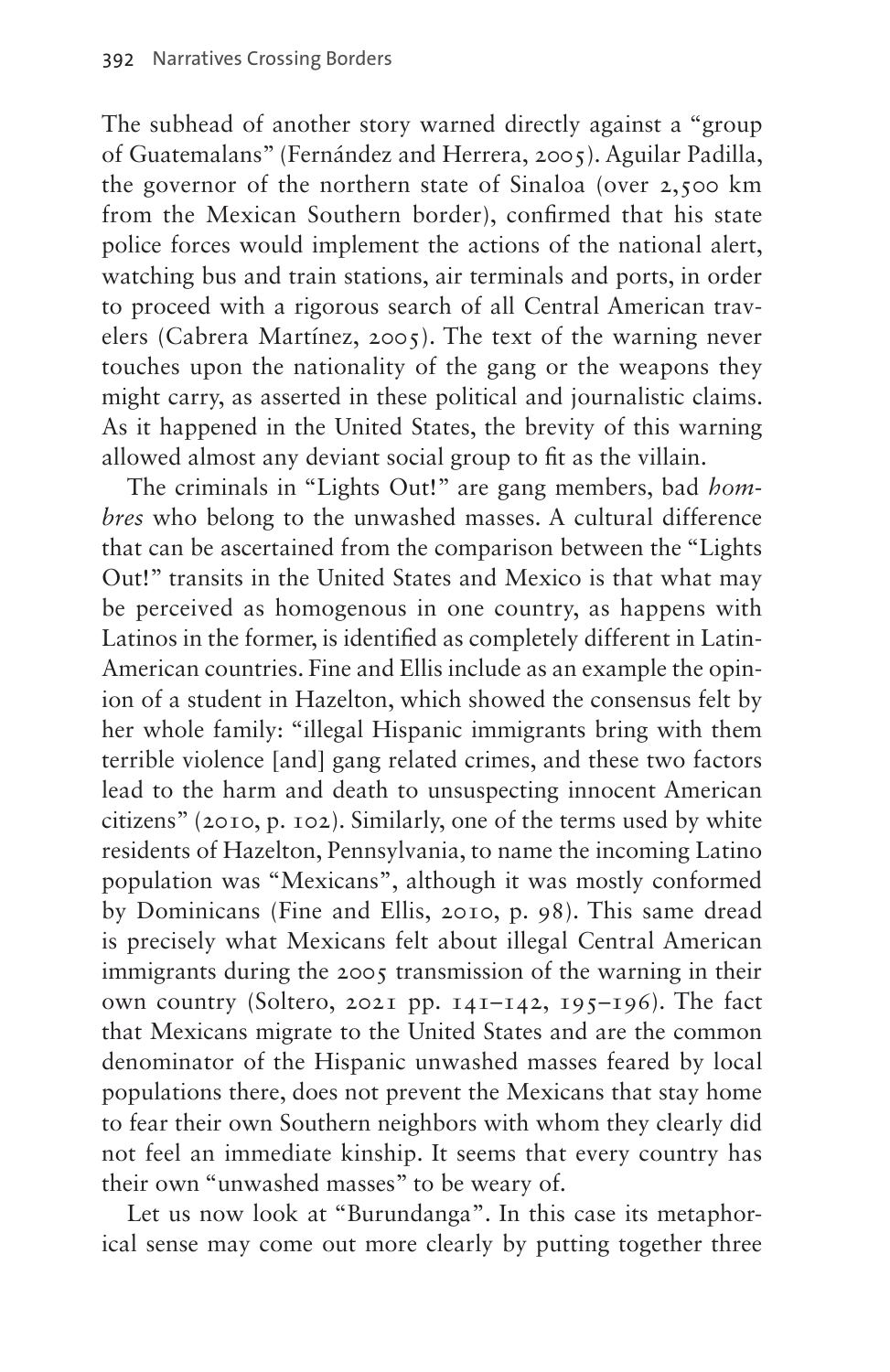seemingly unrelated motifs or points: dirt, innocent gifts as apples and the mythical halcyon years of communities. Regarding the first point, Douglas explored the meaning of dirt in different societies and historical moments through the opposing but complementary ideas of "purity and danger" (1992). Douglas asserts that in any society dirt is what is considered to be out of place. In order to comprehend the differences of what is regarded as clean and unclean and why, it is necessary to take into account the particular social and historical context. The assigned values of purity and danger frequently have symbolic social meaning: "as we examine pollution beliefs we find that the kind of contacts which are thought dangerous also carry a symbolic load. I believe that some pollutions are used as analogies for expressing a general view of the social order" (Douglas, 1992, p. 3).

Douglas contribution about this symbolical understanding of purity and danger is very relevant here, because the crime narratives studied in this chapter serve as metaphorical warnings about the danger of evil polluting a community which sees itself as originally good. As Brunvand noted about "Lights Out!": "One persistent fear that both the general public and newspapers responded to was the idea of dangerous gang activity entering one's own community from some outside source" (2000, p. 105). Fine and Ellis declare that assertions linking the incoming groups with dirt and disorder are common in the collective imagination, and apply even if the ethnicity and origin of the out-group changes through time (Fine and Ellis, p. 100). Again, outsiders of this kind are, clearly, part of the unwashed masses that arrive to a community self-perceived as "clean".

In the 1970s and 1980s Halloween rumors caused a profound panic in the United States, to the point of nearly cancelling the "Trick or Treat" tradition, due to stories of people tampering with the treats (Best and Horiuchi, 1985, p. 490). One of the main motifs of this rumor was the idea that razor blades were introduced in apples and then given to children. When the emotions are drained from the tale its premise folds: it seems nearly impossible to hide a razor blade in an apple and leave the fruit unscathed. Even news media as *Newsweek* and *The New York Times* published articles warning about it. Although this panic has been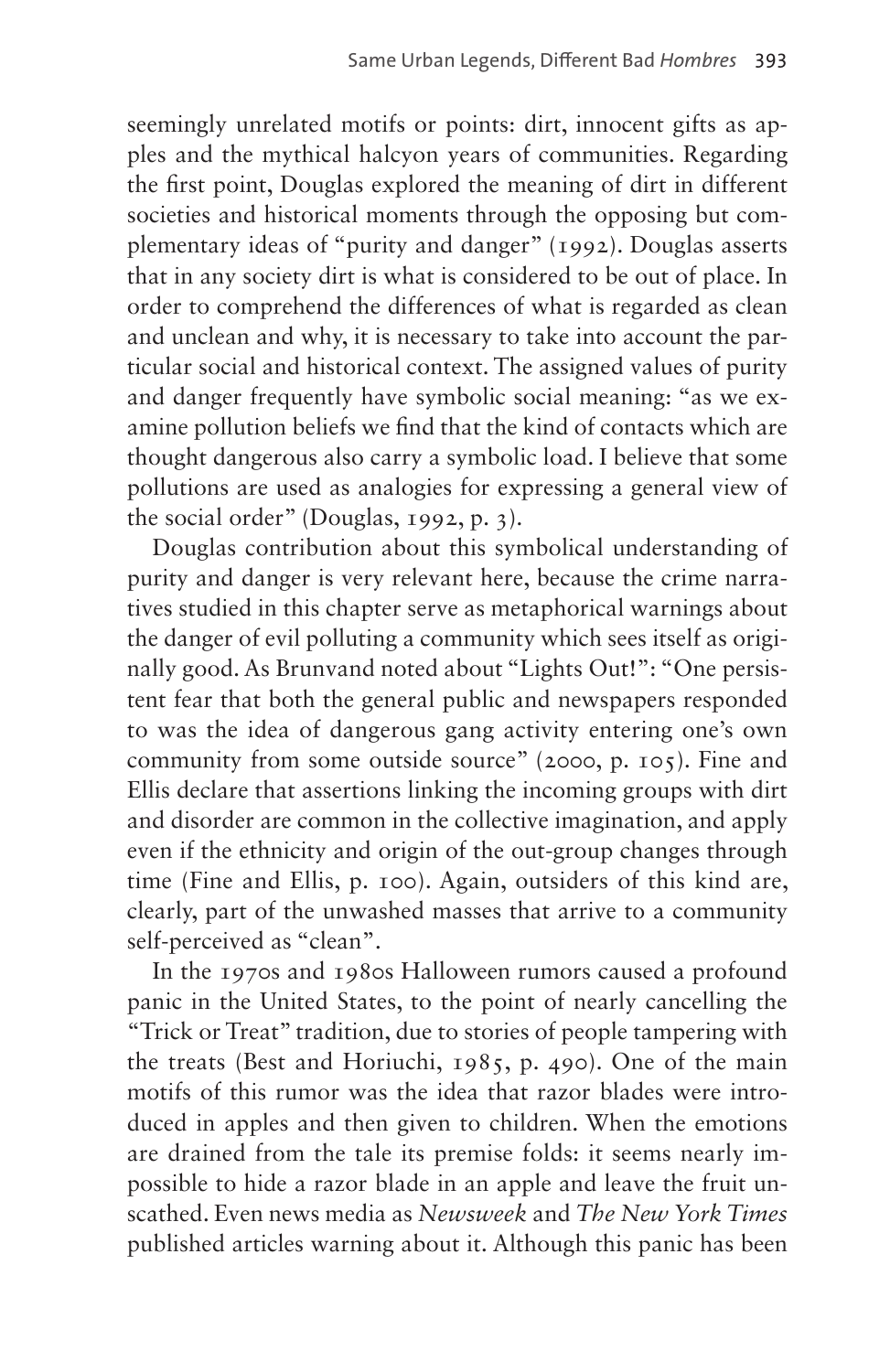studied by several scholars (Dégh and Vászonyi, 1983. Best and Horiuchi, 1985. Glassner, 1999), so far, a folk motif profoundly related with Halloween has not been mentioned: how witches use apples for poisoning innocent victims, as happens for example in *Snow White*. Similarly, the idiomatic expression: "One bad apple spoils the whole bunch" seems very relevant here and the apple is also the forbidden fruit through which Paradise was lost. In all of these cases the apple is used as a metaphor of how danger or evil may contaminate an innocent party.

The substance used with criminal purposes in the legend of "Burundanga" could be seen as an equivalent to the apple in the fairy tale of *Snow White*. It is given in a deceivingly innocent presentation, similar to a piece of paper with a telephone number or a sample of perfume, but a horrible outcome awaits whoever bites into the plot. Just like Snow White, the victims lose their will and consciousness. The metaphoric function of the substance also links with the emotions provoked by the context of modernity and globalization referred to in here. Events and outcomes stop being in the hands of individuals who fall to the substance, as it may happen at times in the current social environment. The lack of control felt in the social context is made concrete in a foreign malignant substance.

#### **Discussion: From Narrative to Action**

But was the past really a pure and golden age? The historian Geoffrey Pearson set out to locate the idealized and harmonic past in Britain, but found that it remains elusive in actual historical time (Pearson, 1983). He made a comparative study that confronts this vision of the past with the notion in the United Kingdom according to which: "after centuries of domestic peace, the streets of Britain have been suddenly plunged into an unnatural state of disorder" (1983, p. ix). Pearson developed the expression of *respectable fears* to understand how the privileged groups of society hold responsible other groups for this sense of social decline – in other words how the center blames the periphery. The members of the groups held responsible were generally young males, sometimes immigrants, such as black people at the time Pearson's work was published, but previously Irish and frequently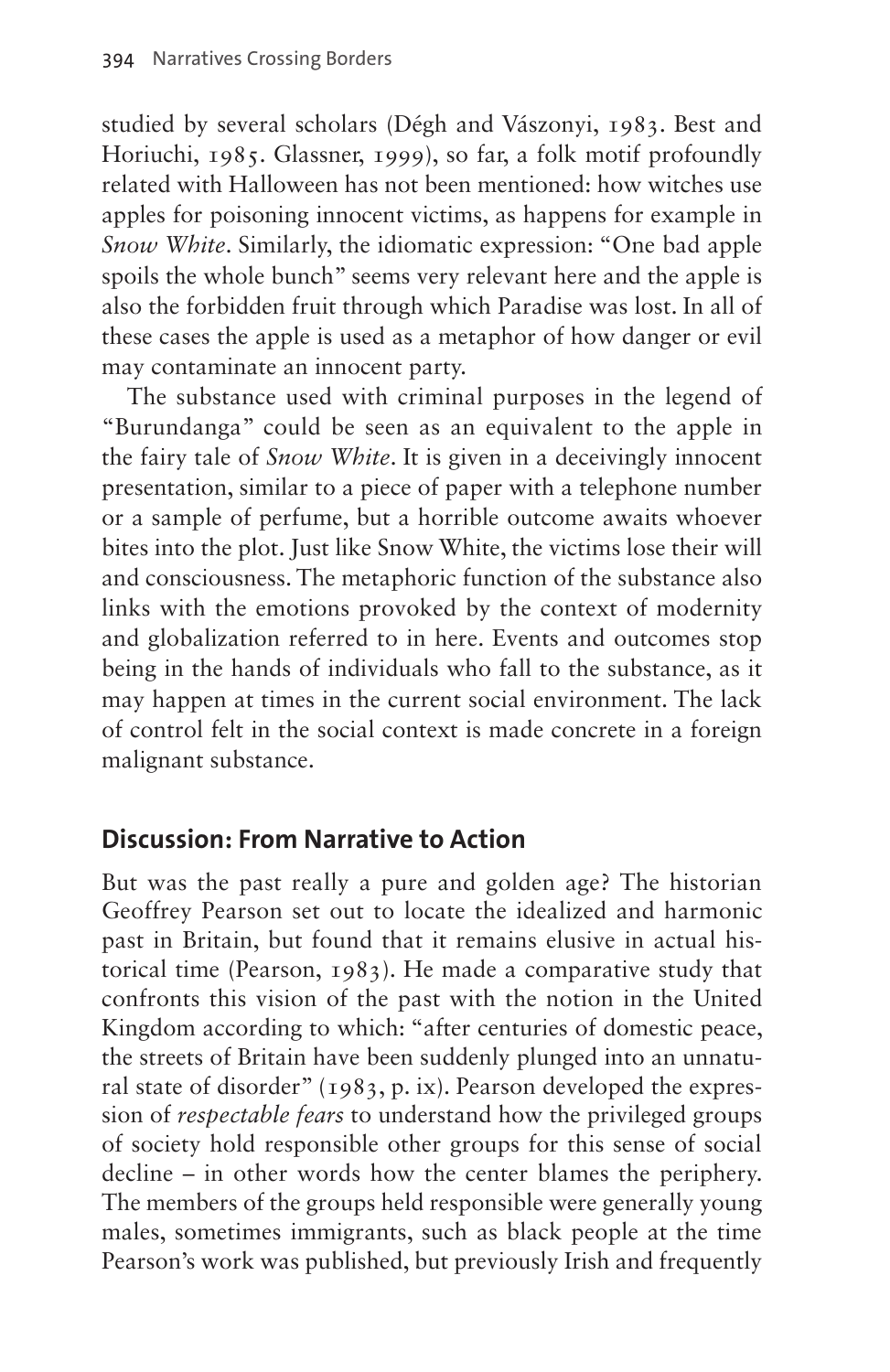working-class adolescents. He contrasts historically this causal explanation against the nostalgic image of peace and order held by the center by going back during a century in periods of twenty years and comparing these notions with the actual state of affairs  $(pp, q-1)$ . In general, the perception of the past and its historical reality do not match. At each of these precise moments, separated from each other by two decades, the social perception voiced through politicians and the media is that the state of disorder is at its acme, unlike twenty years earlier (e.g. pp. 12–16). And through their institutionalized voices the center pins down the blame upon the aforementioned members of the periphery, such as immigrants and working-class youth.

What Pearson calls *respectable fears* resembles what Bauman underscores from Wacquant about deviant others: "Public display condenses attention on 'recidivists, obtrusive beggars, refugees on the move, immigrants to be expelled, prostitutes on sidewalks and other kinds of social rejects' who litter the streets of metropolises to the displeasure of the 'decent people'" (in Bauman 2006, p. 145). Wacquant aimed to show how the policies recently adopted by governments that insisted on being tough on crime, served mostly to punish those cast out by neoliberal economic policy (2004). This is done not only judicially, but through the representations that such displays usually carry through their narratives. For example, in Trump's quotes at the beginning of this chapter he characterizes Mexicans in the United States as "bad *hombres*", rapists and drug dealers, criminalizing people that usually leave their country to seek better opportunities in another one. Such narrative paves the way and sets the agenda for a more severe immigration reform and border control. For Breton et al. social tissue is the social and normative infrastructure upon which society relies. Social fabric implies a covenant "that defines what individuals can expect from the society and what the society can expect from them […] what individuals can count on when dealing with each other and with institutions and their agents" (2004, p. 4). The authors specify that one of the things that individuals expect from other members of society is not being taken advantage of, just as they are expected to feel an obligation in helping others (Breton et al., 2004, p. 49). This is the precise thread of the social fabric that the crime legends in this chapter grind down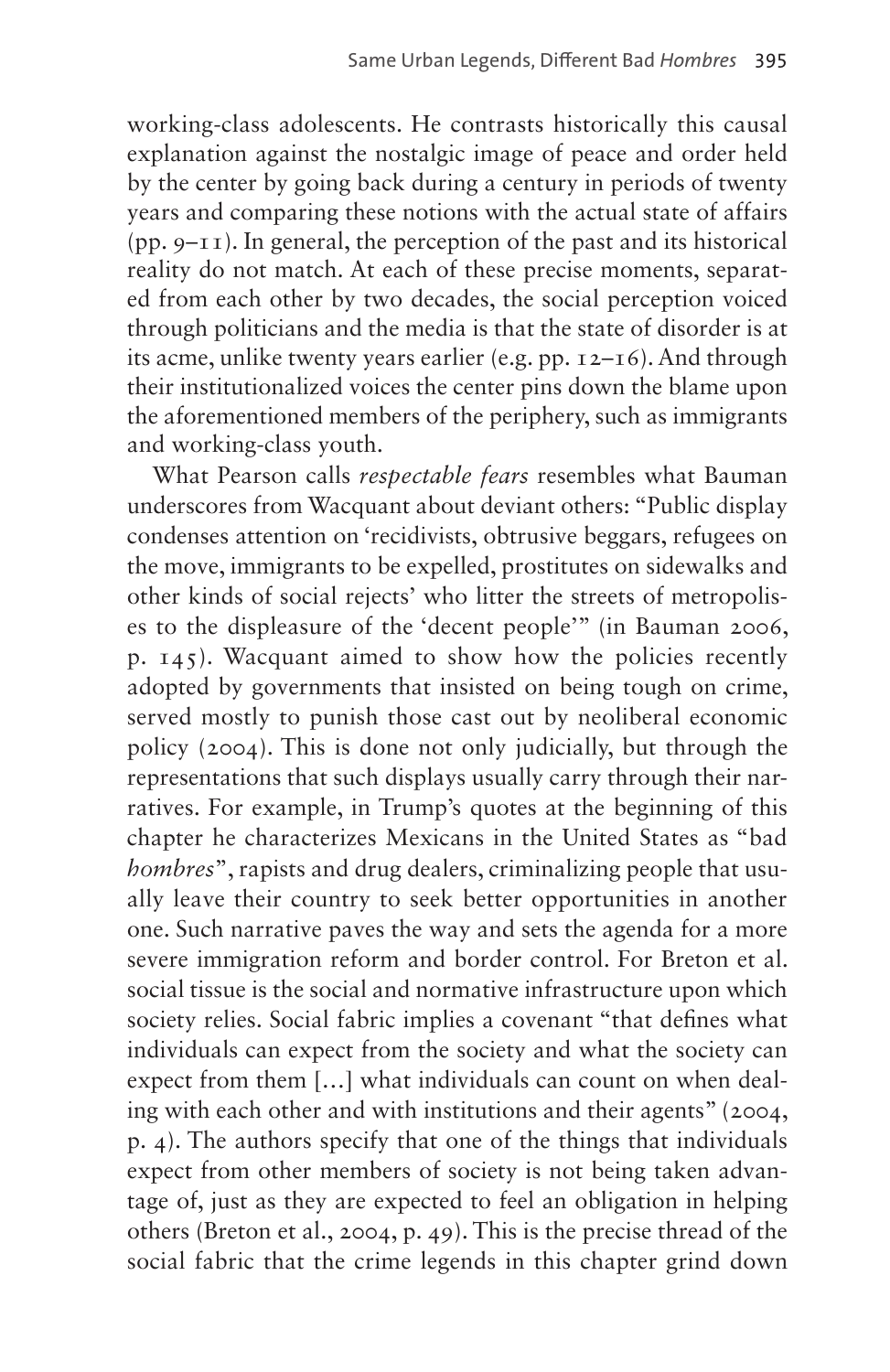narratively: the other stops being seen as a fellow human being to become a potential predator. These legends corrode trust among citizens who do not know each other personally and manifest the lack of confidence in institutions.

Bauman believes that the crisis of trust deeply affects human relations, which stop being realms of confidence and comfort to become sources of anxiety (2006, p. 69). Furthermore, as social bonds are the cornerstone of solidary action their dissipation seriously affects the latter (Bauman, 2006, p. 21). These narratives, their process of transmission, and the degree to which lost guardianship is felt question the larger *Us* of society and leaves precaution and protection to the narrower *Us* embodied by those who share the narratives.

Shariatmadari summarized some of the expressions used recently in the United Kingdom to refer to migrants: a swarm of people, marauding, a tidal wave, a flood or stream, which are equivalent to: migrants are insects and hence animals; an invading army; migration is equivalent to an inundation to the point of natural disaster (2016). All dehumanizing metaphors that fit with the populist xenophobic rhetoric so present in the political arenas of several countries. The most worrying part is that these expressions come from politicians, like the prime minister and the chancellor, and the media, even official broadcasters with a serious reputation like the BBC (Shariatmadari, 2016).

Fine and Ellis concur that rumors about migrants tend to suggest that they are evil and intend to import danger, which is exactly what Donald Trump has been suggesting about migrants from Mexico, and elsewhere. A metaphorical construction present here compares immigrants to a virus that feeds on the strength of a community or nation; they are taken for "potential sources of cultural infection" (Fine and Ellis, 2010, p. 78). This impression of a sick body subject to disease is a cultural image that has been used since long ago as symbolical currency in American politics The authors extend this metaphor contained in the rumors to the reaction that newcomers arouse in older residents "metaphorically akin to the physical body's immune reaction" (Fine and Ellis, 2010, p. 75). Such relations can be found in Trump's rhetoric along with that of white supremacists.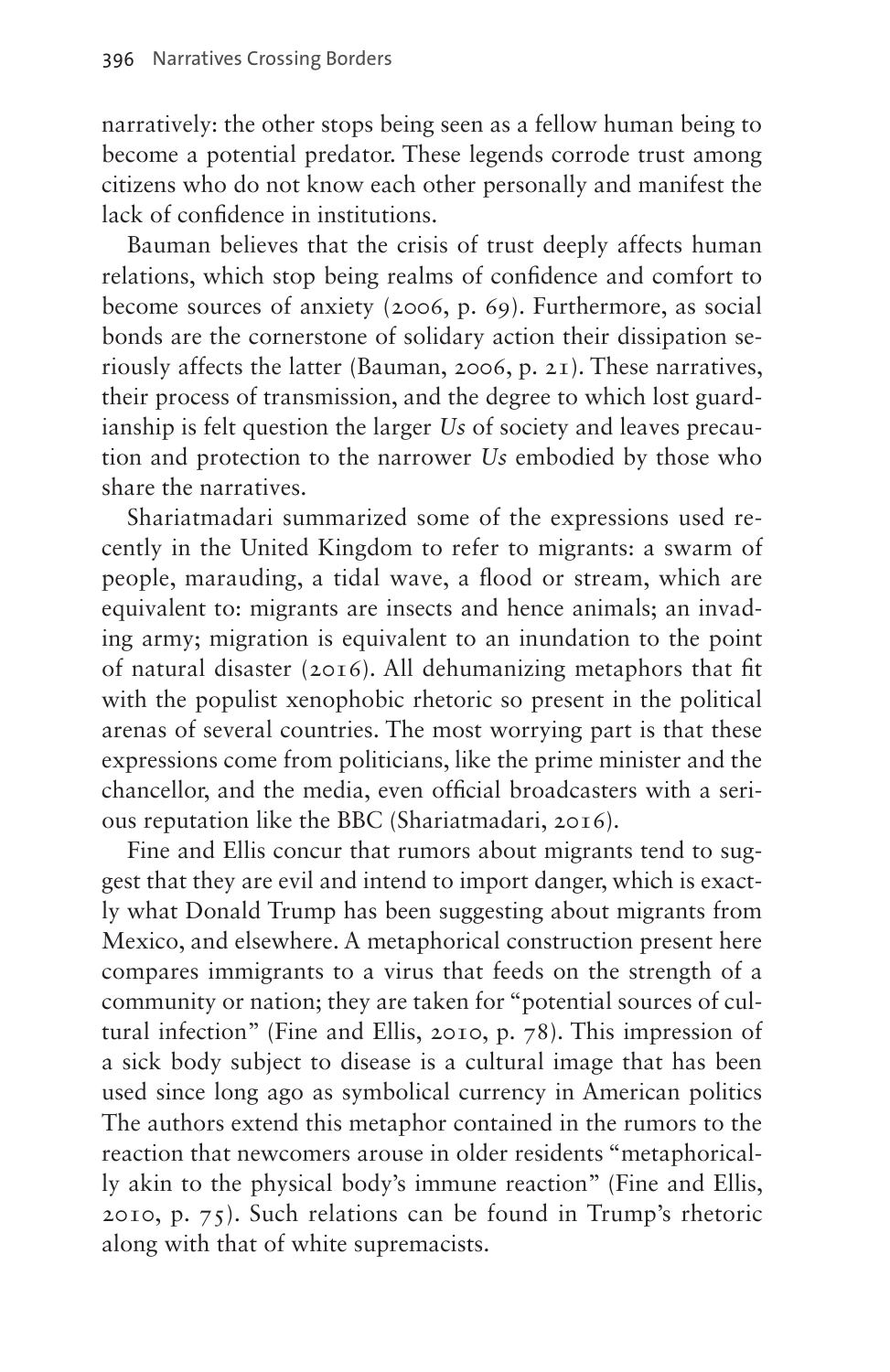The real danger that comes from these narratives is that they might enact such worldviews. These questionable understandings, that heavily rely on metaphor, may have a considerable part in the political action of shaping policies. Ricoeur believed that the importance of metaphor is that it both represents and reconstitutes reality (1990, p. ix). The following declaration from Lakoff and Johnson concurs and fits almost chillingly in this context regarding the potential impact of this figure of speech: "Metaphors may create realities for us, especially social realities. A metaphor may thus be a guide for future action. Such actions will, of course, fit the metaphor. This will, in turn, reinforce the power of the metaphor to make experience coherent. In this sense metaphors can be self-fulfilling prophecies". (2003, pp.  $156-157$ ). The metaphors contained in the two urban legends analyzed for this chapter and the expressions used in Donald Trump's discourse clearly belong here, making migration, a process already difficult for most that go through it, even more precarious.

# **Conclusion**

In this chapter urban legends about crime have been defined as short and shocking narratives that pretend to be true, are widely believed and shared among social groups notwithstanding their background or socioeconomic level. These stories have been remarkably apt to cross whole continents and emphasize the prejudices some in-groups have about out-groups, sometimes affecting the social sphere by the way they influence our perception of reality. The crime legends "Lights Out!" and "Burundanga", that spread intensively digitally between different countries, were analyzed finding that in their transit they managed to convince even carriers like the media, the police and political institutions, showing that they can shape public policy even at an international level. Their metaphorical contents and implications were examined to better understand how they express cultural subtexts and convey meaning. The fact that the same messages are adopted by different groups in different countries allow to see that local deviant social groups may always fit as the villains of these narratives, blamed for the growing uncertainty perceived in the environment.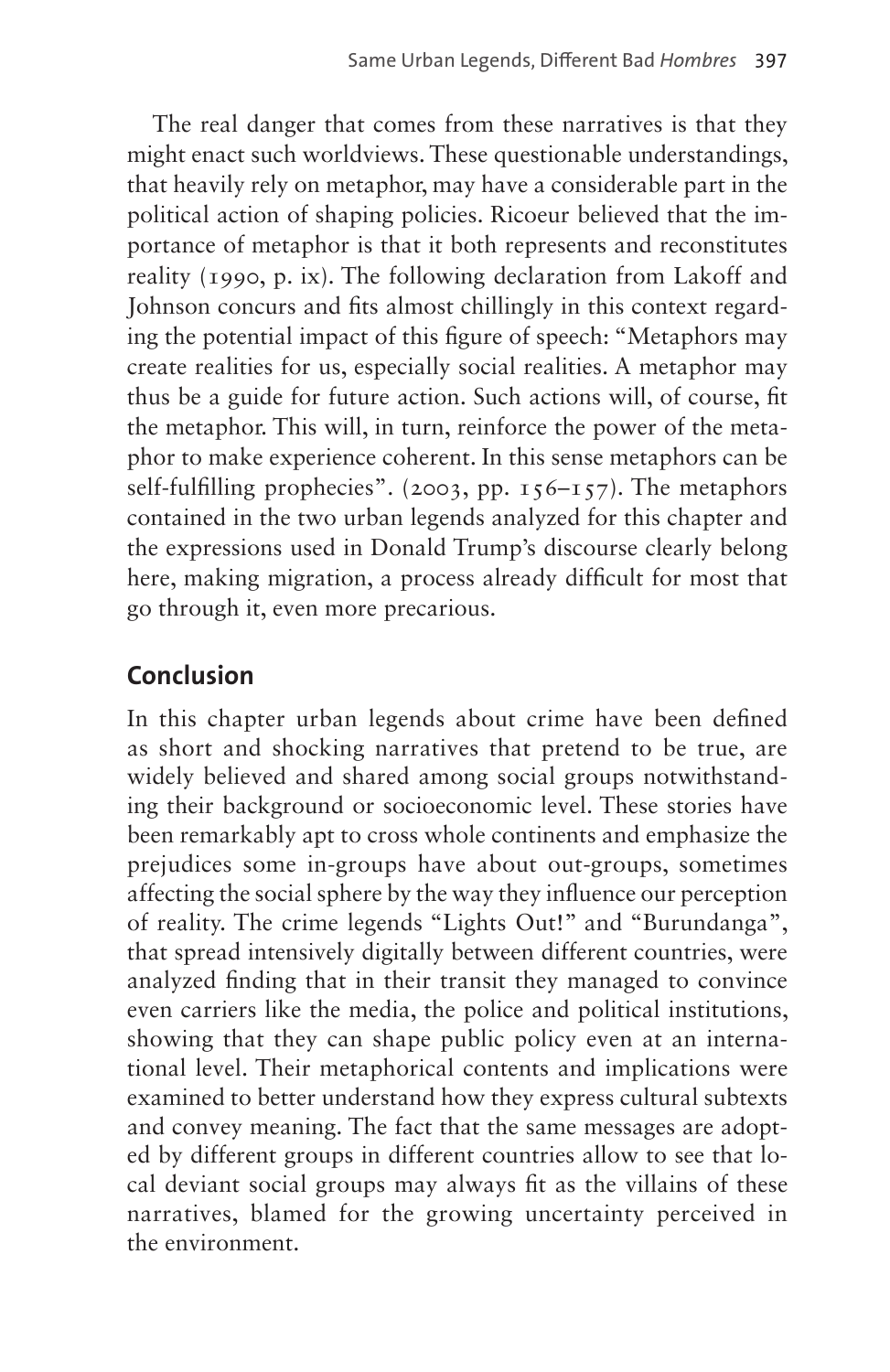These two urban legends form part of the negative narratives that cross borders regardless of boundaries and, paradoxically, promote the will to strengthen such boundaries in every possible way. They contribute to the rhetorical fuel that has been powering the resurgence of populism in different parts of the world. Narratives about bad *hombres* (and women) erode the social tissue in a way that migration does not, with political consequences that are beginning to be seen in the current threats to specific social groups and universal human rights.

## **Acknowledgements**

This work was supported by a Newton Advanced Fellowship of the British Academy (grant NAFR1180233) and the Program UNAM-DGAPA- PAPIIT (grant IN405420).

#### **References**

- Abbott, H. P. (2002). *The Cambridge Introduction to Narrative*. Cambridge: Cambridge University Press).
- Agren, D. (2017). "'Bad Hombres': Reports Claim Trump Spoke of Sending Troops to Mexico," *The Guardian*, 2 February [Online]. [https://www.theguardian.com/us-news/2017/feb/02/bad-hombres](https://www.theguardian.com/us-news/2017/feb/02/bad-hombres-reports-claim-trump-threatened-to-send-troops-to-mexico) [-reports-claim-trump-threatened-to-send-troops-to-mexico](https://www.theguardian.com/us-news/2017/feb/02/bad-hombres-reports-claim-trump-threatened-to-send-troops-to-mexico)
- Allport, G. and Postman. L. (1947). *The Psychology of Rumor*. New York: Henry Holt.
- Arvizu Arrioja, J. (2005). "Confirma Presidencia amenaza de la Sangre," *El Universal*, 28 October [Online]. Mexico. Available at: [http://www.eluniversal.com.mx/notas/312732.html.](http://www.eluniversal.com.mx/notas/312732.html) (Accessed: October 2010).
- Bauman, Z. (2006). *Liquid Fear*. Cambridge and Malden, MA: Polity Press.
- Best, J. and Horiuchi G. T. (1985). "The Razor Blade in the Apple: The Social Construction of Urban Legends," *Social Problems*,  $32(5)$ , pp.  $488-499$ .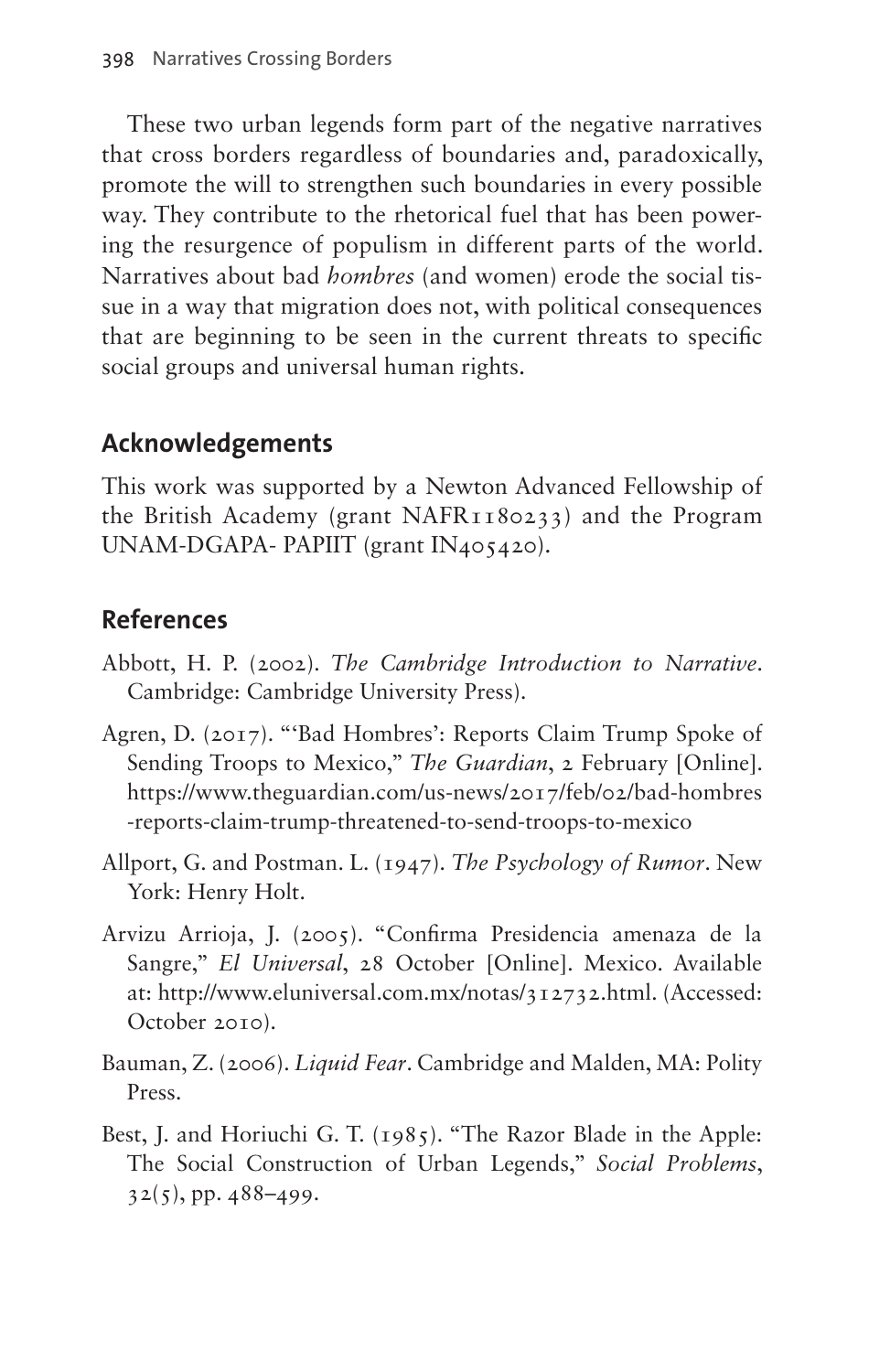- Best, J. and Hutchinson M. M. (1996). "The Gang Initiation Rite as a Motif in Contemporary Crime Discourse," *Justice Quarterly*,  $13(3)$ , pp.  $383-403$
- Best, J. (1999). *Random Violence. How We Talk about New Crime and New Victims*. Berkeley and Los Angeles: University of California Press.
- Bourke, J. (2005). *Fear: A Cultural History*. London: Virago.
- Breton, R. et al. (2004). *A Fragile Social Fabric? Fairness, Trust, and Commitment in Canada*. Montreal: McGill-Queen's University Press.
- Brunvand, J. H. (1981). *The Vanishing Hitchhiker. American Urban Legends and Their Meanings*. New York: W. W. Norton.

——— (1995). "'Lights out!'. A Faxlore Phenomenon," *Skeptical Inquirer*, 19(2), pp. 32–37.

——— (ed.) (1996). *American Folklore: An Encyclopedia*. New York: Garland.

——— (2000). *The Truth Never Stands in the Way of a Good Story*. Urbana and Chicago: University of Illinois.

——— (2001). *Encyclopedia of Urban Legends*. London and New York: W. W. Norton.

- Cabrera Martínez, J. (2005). "Instalan alerta por pandilleros del grupo Sangre," *El Universal*. 26 October [Online]. México. Available at: <http://www.eluniversal.com.mx/notas/312621.html>. (Accessed October 2014).
- Dawsey, J. (2018). "Trump Derides Protections for Immigrants from 'Shithole' Countries." *The Washington Post*. 12 January [Online]. Available at: [https://www.washingtonpost.com/politics/trump](https://www.washingtonpost.‌com/‌politics/‌trump‌-attacks-protections-for-immigrants-from-shithole-countries-in-oval-office-meeting/2018/‌01/‌11/bfc0725c-f711-11e7-91af-31ac729add94_story.html?utm_term=.‌4880ff12ac27) [-attacks-protections-for-immigrants-from-shithole-countries](https://www.washingtonpost.‌com/‌politics/‌trump‌-attacks-protections-for-immigrants-from-shithole-countries-in-oval-office-meeting/2018/‌01/‌11/bfc0725c-f711-11e7-91af-31ac729add94_story.html?utm_term=.‌4880ff12ac27) [-in-oval-office-meeting/2018/01/11/bfc0725c-f711-11e7-91af-31ac](https://www.washingtonpost.‌com/‌politics/‌trump‌-attacks-protections-for-immigrants-from-shithole-countries-in-oval-office-meeting/2018/‌01/‌11/bfc0725c-f711-11e7-91af-31ac729add94_story.html?utm_term=.‌4880ff12ac27) [729add94\\_story.html?utm\\_term=.4880ff12ac27](https://www.washingtonpost.‌com/‌politics/‌trump‌-attacks-protections-for-immigrants-from-shithole-countries-in-oval-office-meeting/2018/‌01/‌11/bfc0725c-f711-11e7-91af-31ac729add94_story.html?utm_term=.‌4880ff12ac27) (Accessed: January 2018).
- Ábalos, *C. and Babul, F*. (2003). "La burundanga llegó para quedarse." *Con Tinta Negra*. Available at: [http://www.periodismo](http://‌www.periodismo.uchile.cl/contintanegra/2003/octubre/sociedad2.html)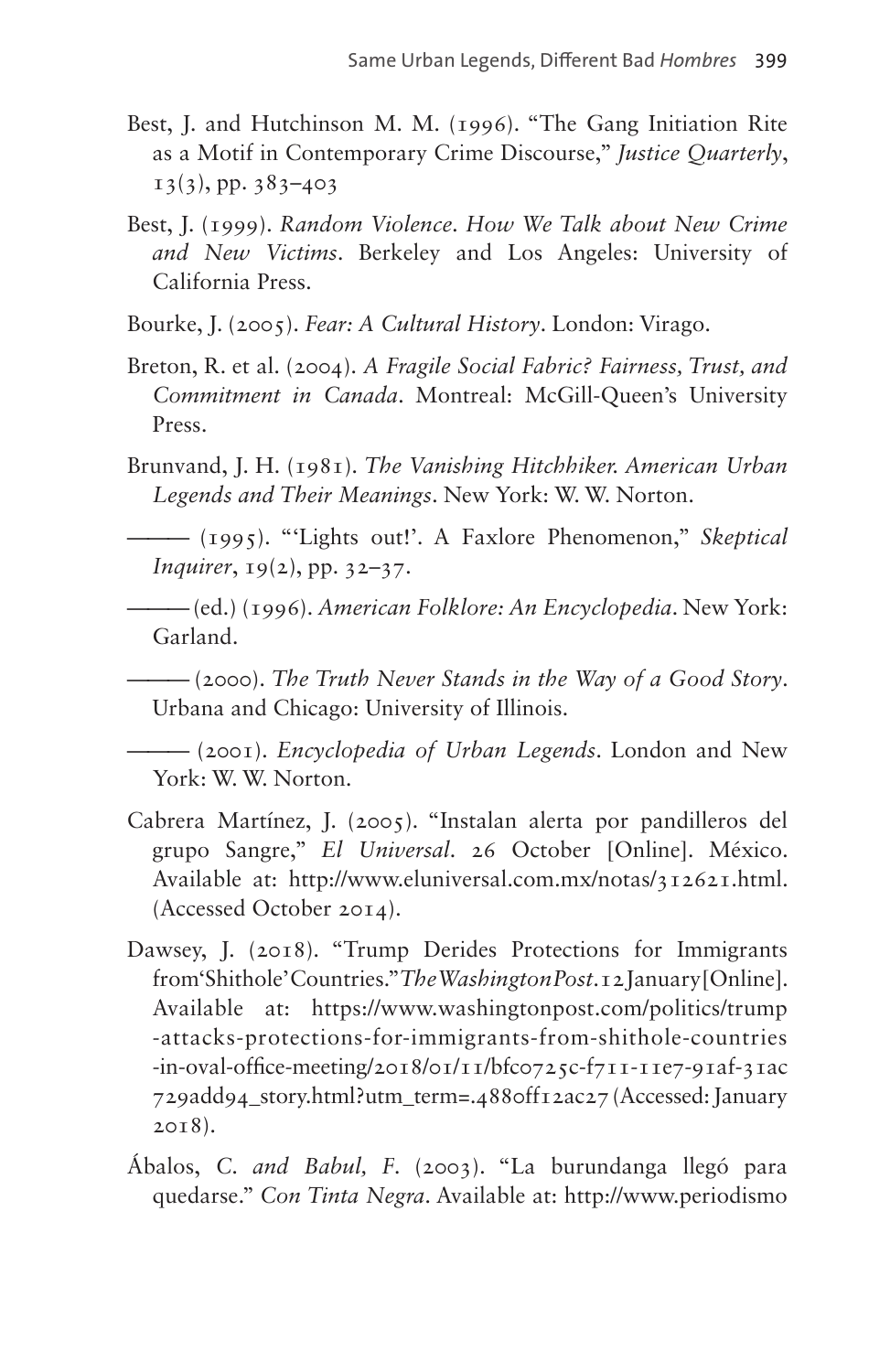[.uchile.cl/contintanegra/2003/octubre/sociedad2.html](http://‌www.periodismo.uchile.cl/contintanegra/2003/octubre/sociedad2.html). (Accessed: April 2007).

- de Cordoba, J., (1995). "Drugged in Columbia: Street Thugs Dope Unwitting Victims," *Wall Street Journal*, 3 July, p. A1.
- Dégh, L. and Vázsonyi, A. (1983). "Does the Word 'Dog' Bite? Ostensive Action: A Means of Legend Telling," *Journal of Folklore Research*. 20 pp. 5–34.
- Delumeau, J. (1978). *La Peur en Occident* (XVIe-XVIIIIe siècles). Paris: Fayard.
- Donovan, P. (2004). *No Way of Knowing. Crime, Urban Legends and the Internet*. New York and London: Routledge.
- Douglas, M. (1992). *Purity and Danger: An Analysis of the Concepts of Pollution and Taboo*. London and New York: Routledge.
- Dunbar, R. I. M. (1993). *Grooming, Gossip and the Evolution of Language*. London and Boston: Faber.
- Dundes, A. (1980). *Interpreting Folklore*. Bloomington: Indiana University Press.

——— (1991). *The Blood Libel Legend: A Casebook in Anti-Semitic Folklore*. Madison: University of Wisconsin Press.

- Ellis, B. (1983). "De Legendis Urbis: Modern Legends in Ancient Rome," *Journal of American Folklore* 96, pp. 200–208.
	- ——— (2003). *Aliens, Ghosts and Cults, Legends we live*. Jackson: The University Press of Mississippi.
- Fainé Brath, V. (2003) "Ojo con la burundanga: Droga mata la voluntad," *La cuarta*, 26 June [Online]. Santiago. Available at: [http://](http://www.lacuarta.cl/‌diario/2003/‌06/29/29.07.4a.‌CRO..‌BURUNDANGA.‌html) [www.lacuarta.cl/diario/2003/06/29/29.07.4a.CRO..BURUN](http://www.lacuarta.cl/‌diario/2003/‌06/29/29.07.4a.‌CRO..‌BURUNDANGA.‌html) [DANGA.html](http://www.lacuarta.cl/‌diario/2003/‌06/29/29.07.4a.‌CRO..‌BURUNDANGA.‌html) (Accessed: April 2007).
- Fernández E. and Herrera. O. (2005). "Alerta máxima en Edomex ante supuesta pandilla," *El Universal*. 27 October [Online]. Mexico. Available at: [http://www.eluniversal.com.mx/ciudad/71805.html](http://www.‌eluniversal.‌com.‌mx/‌ciudad/‌71805.html) (Accessed: October 2014).
- Fine, G. A. (1992). *Manufacturing Tales: Sex and Money in Contemporary Legends*. Knoxville: University of Tennessee Press.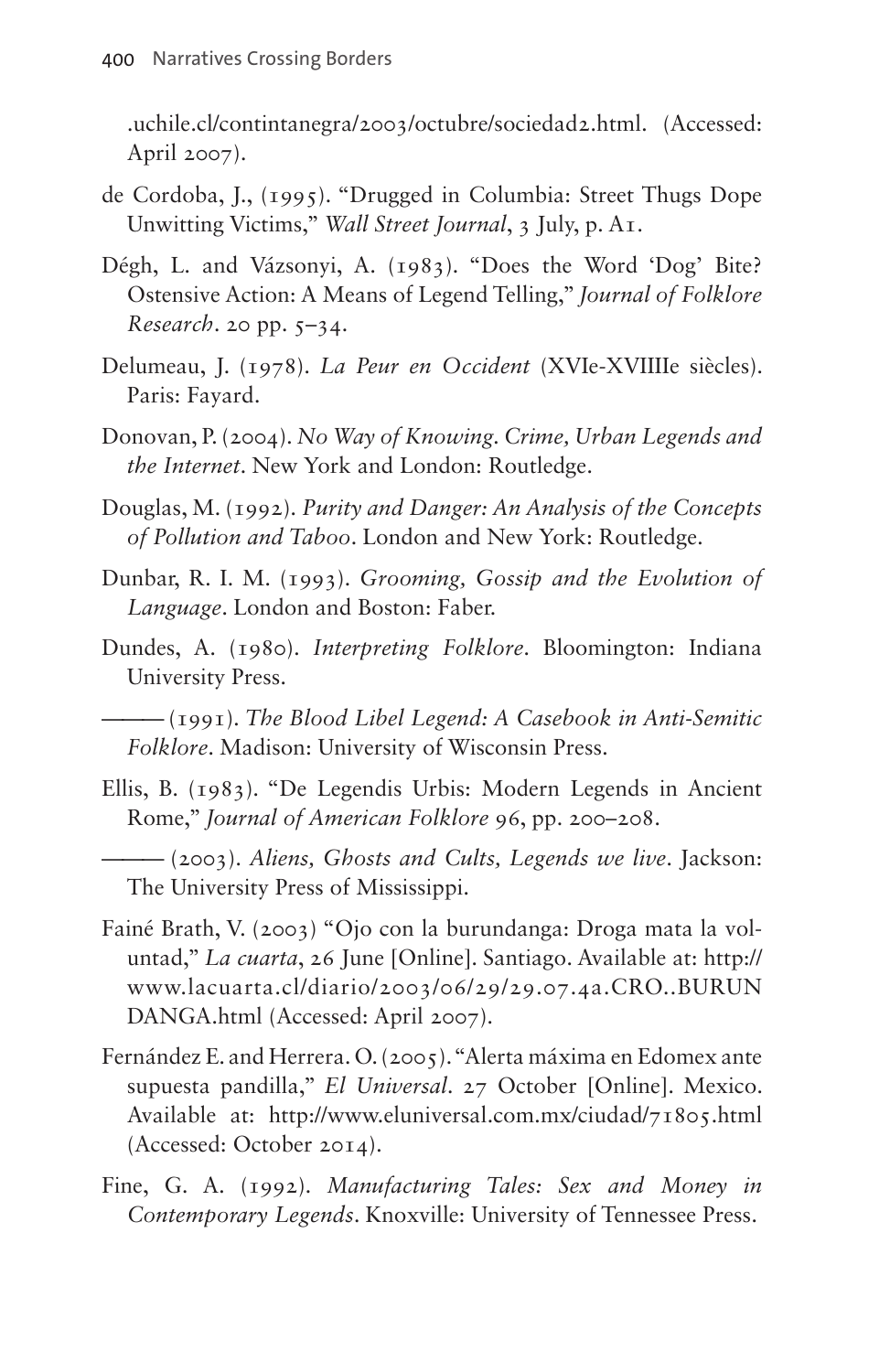- Fine, G. A. (2007). "Rumor Matters. An Introductory Essay," in Fine G. A., Campion–Vincent V. and Heath C. (eds.) *Rumor Mills*. New Brunswick and London: Aldine Transaction, pp. 1–9.
- Fine, G. A. and Turner, P. (2001). *Whispers on the Color Line. Rumor and Race in America*. Berkeley: University of California Press.
- Fine, G. A. and Ellis, B. (2010). *The Global Grapevine: Why Rumors of Terrorism, Immigration, and Trade Matter*. Oxford and New York: Oxford University Press.
- Foreign Office [Britain]. (no date). *Foreign Travel Advice: Colombia*. Available at: [https://www.gov.uk/foreign-travel-advice/colombia](https://‌www.‌gov.‌uk/‌foreign-travel-advice/colombia/safety-and-security) [/safety-and-security](https://‌www.‌gov.‌uk/‌foreign-travel-advice/colombia/safety-and-security) (Accessed: September 2017).
- Geertz, C. (2000). *The Interpretation of Cultures*. New York: Fontana Press.
- Giddens, A. (2009). *The Consequences of Modernity*. Cambridge MA and Malden: Polity Press.
- Glassner, B. (1999). *The Culture of Fear*. New York: Basic Books.
- Goffman, E. (1963). *Behavior in Public Places. Notes on the Social Organization of Gatherings*. New York: The Free Press.
- Heath, C. (2007). "Introduction [To Chapter II]," in Fine, G. A., Campion-Vincent, V. and Heath, C. (eds.) *Rumor Mills. The Social Impact of Rumor and Legend*. New Brunswick and London: Aldine Transaction, pp. 81–86.
- Jay, M. (1999). "Dupes, not dopes," *The Guardian*, 18 September. Available at: [http://www.guardian.co.uk/books/1999/sep/18/books](http://‌www.‌guardian.‌co.uk/‌books/1999/sep/18/books.guardianreview3) [.guardianreview3](http://‌www.‌guardian.‌co.uk/‌books/1999/sep/18/books.guardianreview3) (Accessed: March 2010).
- Knapp, R. H. (1944). "A Psychology of Rumor," *The Public Opinion Quarterly* 8(1), pp. 22–37.
- *La Razón.* (2004). "La 'burundanga' llegó a Bolivia y la Policía no se enteró," 22 July [Online]. La Paz. Available at: [http:// www.bolivia](http://‌‌www.bolivia.com/noticias/autonoticias/DetalleNoticia21651.asp) [.com/noticias/autonoticias/DetalleNoticia21651.asp](http://‌‌www.bolivia.com/noticias/autonoticias/DetalleNoticia21651.asp) (Accessed: April 2007).
- Lakoff, G. and Johnson M. (2003). *Metaphors We Live by*. Chicago: University of Chicago Press.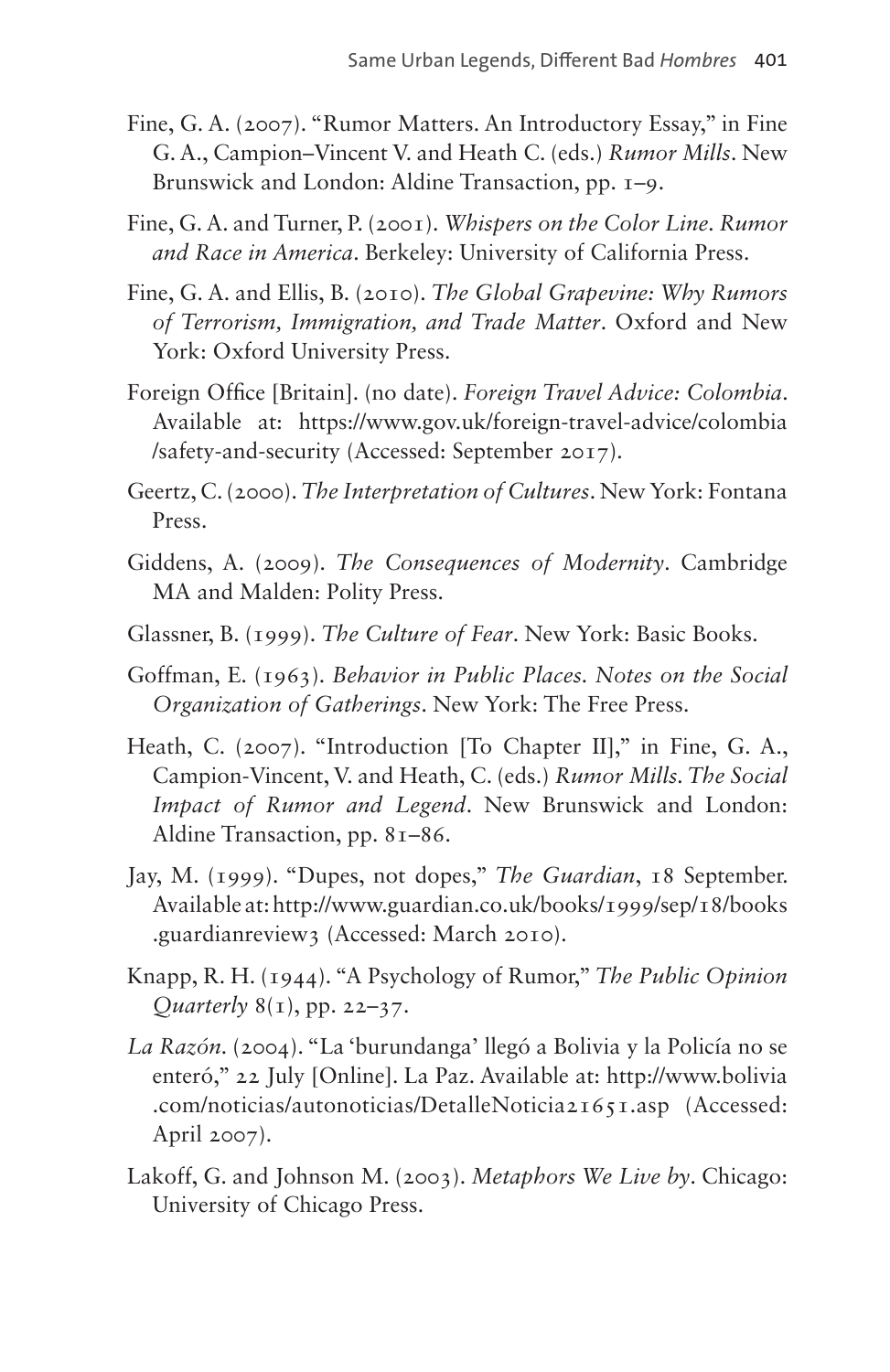- Ministerio de Asuntos Exteriores y de Cooperación [Spanish Foreign Office]. (no date). *Recomendaciones de viaje. República de Colombia*. Available at: [http://www.exteriores.gob.es/Portal/es](http://www.‌exteriores.‌gob.‌es/‌Portal/es/ServiciosAlCiudadano/SiViajasAlExtranjero/Paginas/DetalleRecomendacion.aspx?‌IdP=‌42) [/ServiciosAlCiudadano/SiViajasAlExtranjero/Paginas/Detalle](http://www.‌exteriores.‌gob.‌es/‌Portal/es/ServiciosAlCiudadano/SiViajasAlExtranjero/Paginas/DetalleRecomendacion.aspx?‌IdP=‌42) [Recomendacion.aspx?IdP=42](http://www.‌exteriores.‌gob.‌es/‌Portal/es/ServiciosAlCiudadano/SiViajasAlExtranjero/Paginas/DetalleRecomendacion.aspx?‌IdP=‌42) (Accessed: September 2017).
- Morin, E. (1970). *Rumor in Orleans*. London: Heinemann.
- Neubauer, H.-J. (1999). *The Rumour. A Cultural History*. London and New York: Free Association Books.
- Pearson, G. (1983). *Hooligan. A History of Respectable Fears*. London and Basingstoke: Macmillan.
- Ricoeur, P. (1978). *The Rule of Metaphor. Multi-Disciplinary Studies of the Creation of Meaning in Language*. London: Routledge.

——— (1990 [1984]). *Time and Narrative*, Vol. 1. Chicago and London: The University of Chicago Press.

- Shakespeare, W. (1997). The Tragedy of Othello, the Moor of Venice in *The Norton Shakespeare*. New York and London: W. W. Norton, pp. 2091–2174.
- Shariatmadari, D. (2015). "Swarms, Floods and Marauders: The Toxic Metaphors of the Migration Debate," *The Guardian*. 10 August [Online]. Available at: [https://www.theguardian.com](https://www.theguardian.com/‌commentisfree/‌2015/aug/10/migration-debate-metaphors-swarms-floods-marauders-migrants) [/commentisfree/2015/aug/10/migration-debate-metaphors](https://www.theguardian.com/‌commentisfree/‌2015/aug/10/migration-debate-metaphors-swarms-floods-marauders-migrants) [-swarms-floods-marauders-migrants](https://www.theguardian.com/‌commentisfree/‌2015/aug/10/migration-debate-metaphors-swarms-floods-marauders-migrants) (Accessed September 2016).
- Shibutani, T. (1966). *Improvised News. A Sociological Study of Rumor*. Indianapolis and New York: Bobbs-Merrill.
- [Snopes.com](http://Snopes.com). (2008). *Burundanga/Scopolamine Warning*. Published: 11 May 2008. Updated: 27 November 2017. Available at: [https://](https://www.snopes.com/crime/warnings/burundanga.asp) [www.snopes.com/crime/warnings/burundanga.asp](https://www.snopes.com/crime/warnings/burundanga.asp) (Accessed: June 2008).
- Soltero, G. (2021). *Conspiracy Narratives South of the Border. Bad Hombres Do the Twist*. London and New York: Routledge.

——— (2016a). "Crime Urban Legends in Mexico: A Case Study of Authorless Narratives that Contribute to Implicit Cultural Policy," *International Journal of Cultural Policy*. 22(2), pp. 181–199.

——— (2016b). "The Mexican Transmission of 'Lights Out!'" *Journal of Folklore Research*, 53(3), pp. 115–135.